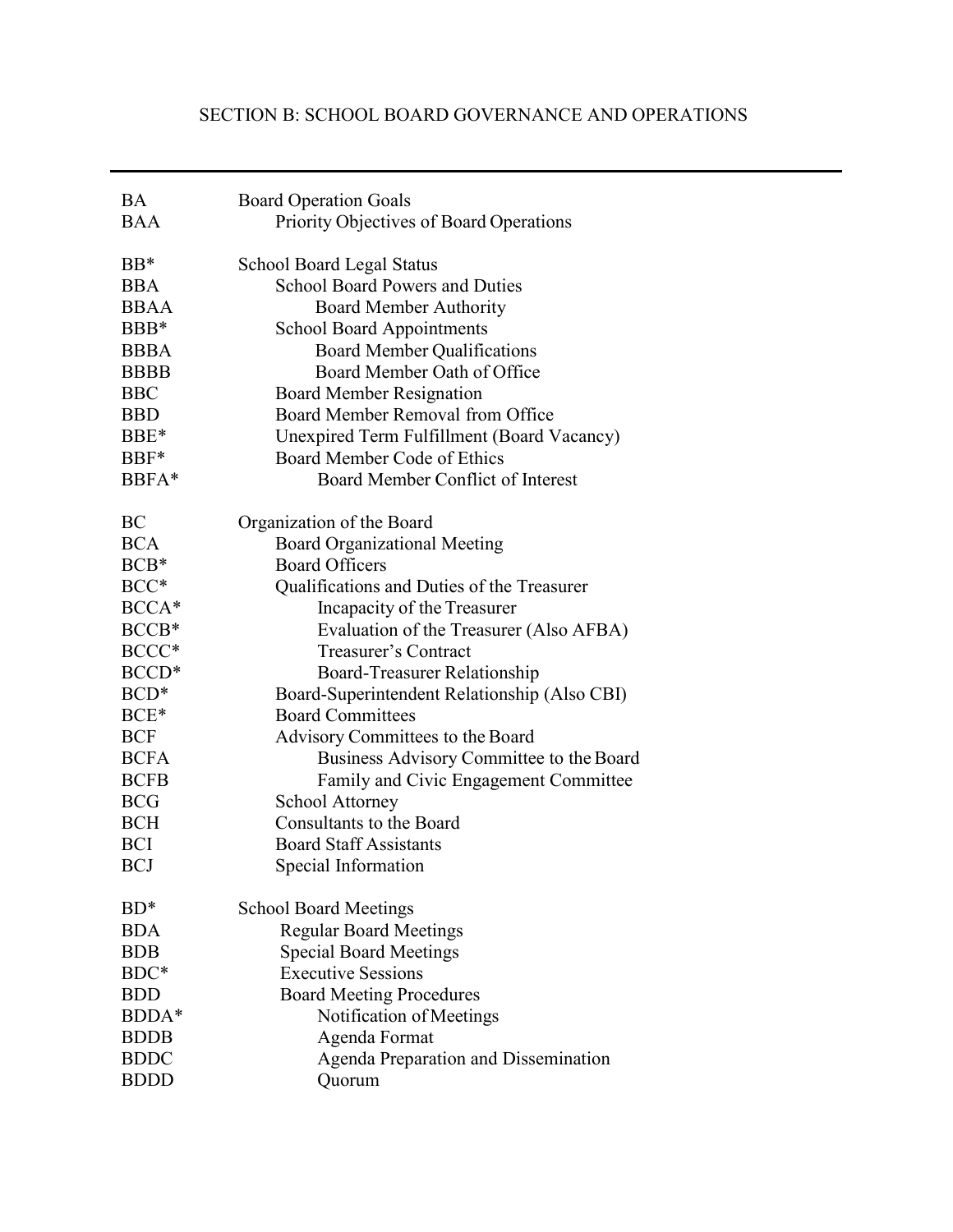# SECTION B: SCHOOL BOARD GOVERNANCE AND OPERATIONS (Continued)

| <b>BDDE</b>  | Rules of Order                                               |  |
|--------------|--------------------------------------------------------------|--|
| <b>BDDEA</b> | Parliamentarian                                              |  |
| <b>BDDEB</b> | Suspension of Rules of Order                                 |  |
| BDDF*        | Voting Method                                                |  |
| BDDG*        | Minutes                                                      |  |
| BDDH*        | Public Participation at Board Meetings (Also KD)             |  |
| <b>BDDI</b>  | News Media Services at Board Meetings (Also KBCC)            |  |
| BDDJ*        | Broadcasting and Taping of Board Meetings (Also KBCD)        |  |
| <b>BDDK</b>  | <b>Reporting Board Meeting Business</b>                      |  |
| <b>BDE</b>   | Special Procedures for Conducting Hearings                   |  |
| BE           | <b>School Board Work Sessions and Retreats</b>               |  |
| BF           | Board Policy Development and Adoption                        |  |
| <b>BFA</b>   | <b>Policy Development System</b>                             |  |
| <b>BFB</b>   | Preliminary Development of Policies                          |  |
| <b>BFC</b>   | Policy Adoption                                              |  |
| <b>BFCA</b>  | Board Review of Regulations (Also CHB)                       |  |
| <b>BFD</b>   | <b>Policy Dissemination</b>                                  |  |
| BFE*         | Administration in Policy Absence (Also CHD)                  |  |
| <b>BFF</b>   | Suspension of Policies                                       |  |
| <b>BFG</b>   | Policy Review and Evaluation                                 |  |
| <b>BFGA</b>  | Policy Manual Accuracy Check                                 |  |
| <b>BG</b>    | Board-Staff Communications (Also GBD)                        |  |
| BH           | <b>Board Member Services</b>                                 |  |
| <b>BHA</b>   | New Board Member Orientation                                 |  |
| <b>BHB</b>   | <b>Board Member Development Opportunities</b>                |  |
| <b>BHBA</b>  | School Board Conferences, Conventions and Workshops          |  |
| <b>BHC</b>   | Board Office Facilities and Services                         |  |
| BHD*         | Board Member Compensation and Expenses                       |  |
| <b>BHE</b>   | Board Member Insurance                                       |  |
| BI           | School Board Legislative Program                             |  |
| BJ           | <b>School Board Memberships</b>                              |  |
| <b>BJA</b>   | Liaison with School Boards Associations                      |  |
| BK           | Evaluation of School Board Operational Procedures (Also AFA) |  |
|              |                                                              |  |

\* denotes areas covered by Board policy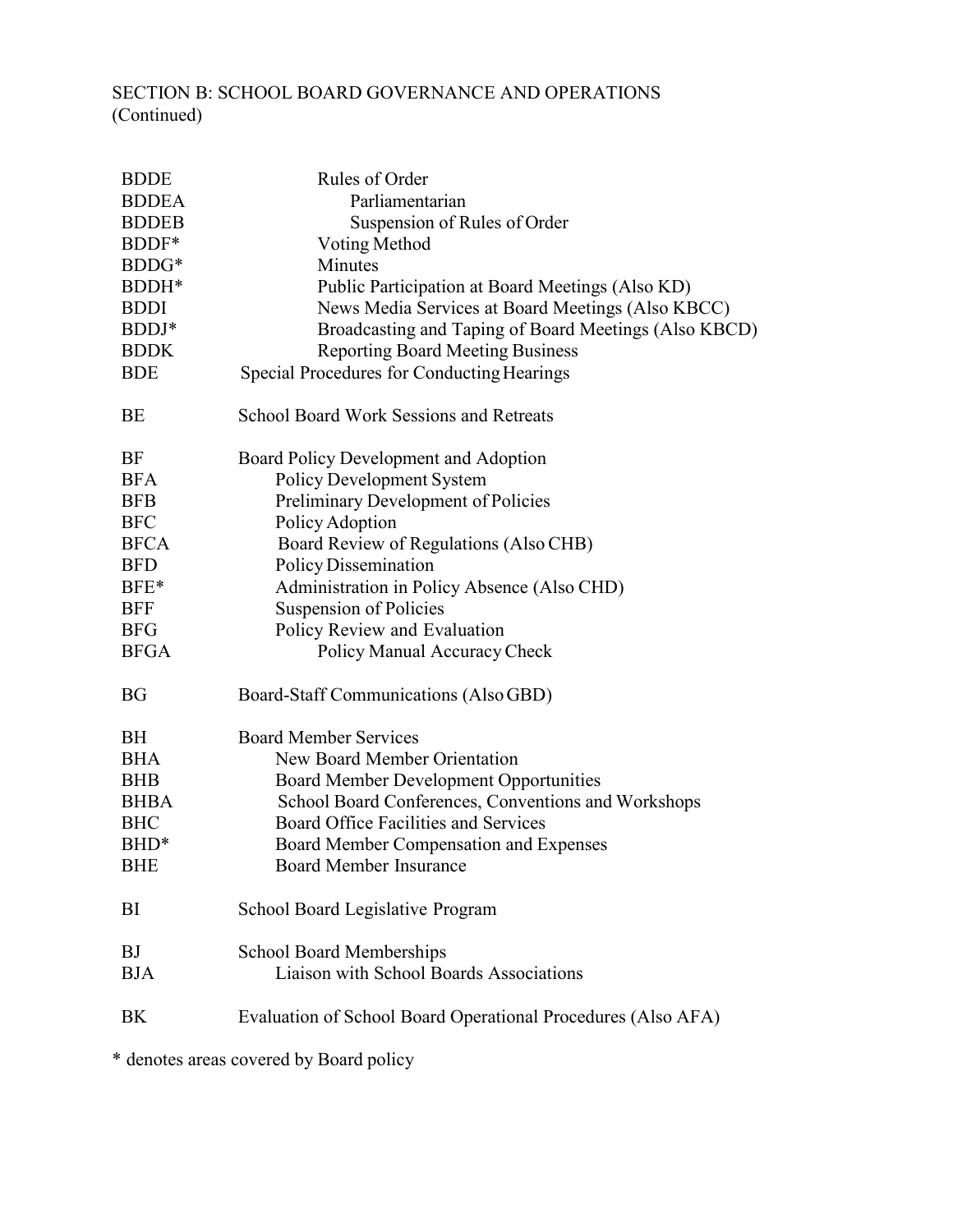### SCHOOL BOARD LEGAL STATUS

The Ohio General Assembly has delegated responsibility for the conduct of public schools in each school district to a local board of education. Boards of education are political subdivisions of the state and members of a board are officials elected by the citizens of a district to represent them in the management of the public schools.

Legally, a board of education is a body politic and corporate, capable of suing and being sued; contracting and being contracted with; acquiring, holding, possessing and disposing of real and personal property; and taking and holding in trust for use of the District any grant or gift of land, money or other personal property.

The Board of the Vanguard-Sentinel Career and Technology Centers is composed of members, appointed by the participating districts in accordance with the JVSD plan. A member will not be appointed to the career center Board unless he/she meets the qualifications of State law. Members serve for three years. Board members are limited to two consecutive terms. Terms are considered consecutive unless separated by three or more years.

[Adoption date: August 20, 1992] [Re-adoption date: May 16, 2002] [Re-adoption date: September 16, 2010] [Re-adoption date: September 17, 2015]

### LEGAL REFS.: ORC 3311.01; 3311.02; 3311.03; 3311.04; 3311.05; 3311.19 3313.01; 3313.02; 3313.09; 3313.17

CROSS REFS.: AA, School District Legal Status BBB, School Board Appointments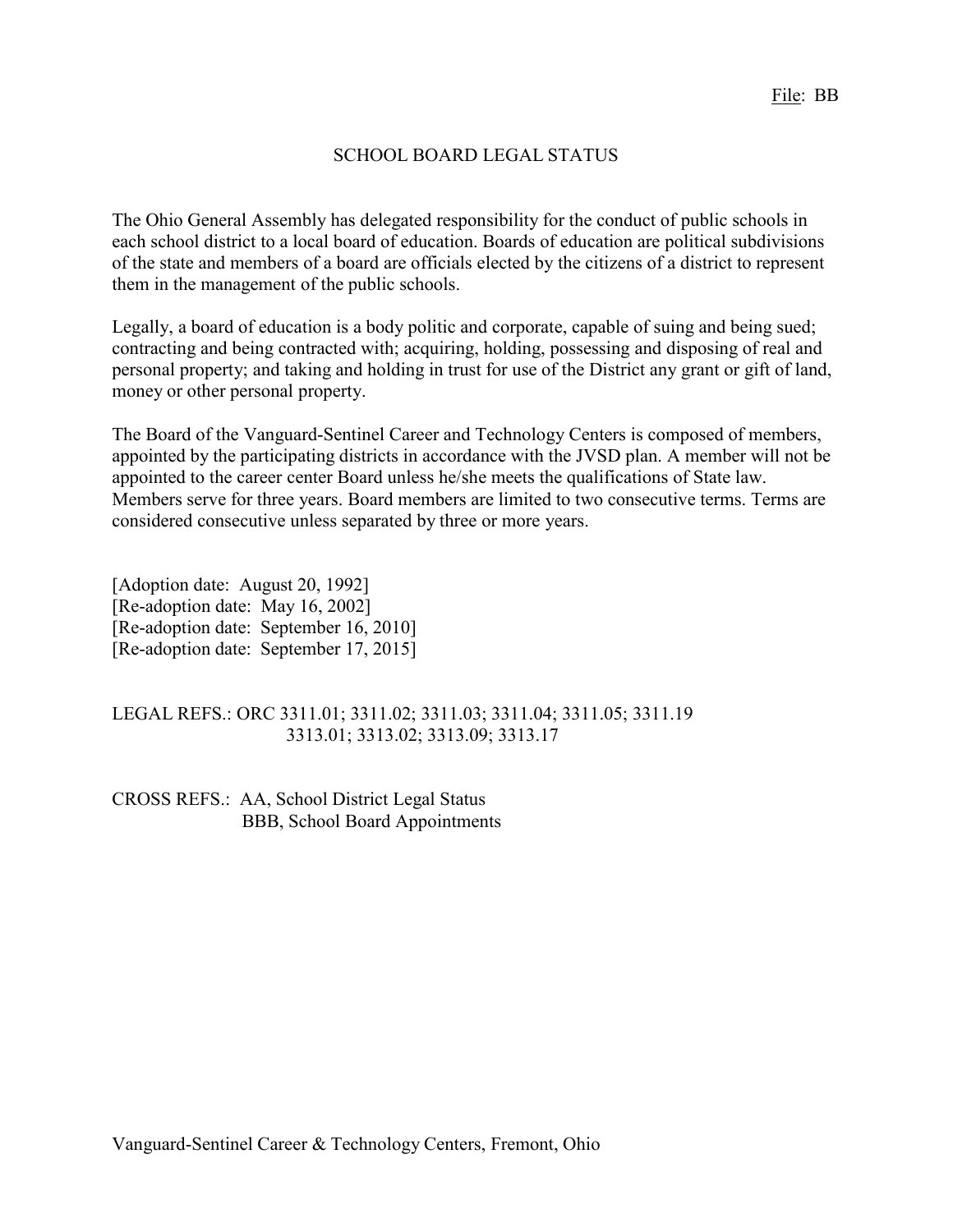### SCHOOL BOARD APPOINTMENTS

The Board is composed of one or more persons who are members of the board of education from each of the city, exempted village, local districts and/or county school districts to be appointed by said boards of education.

The Board consists of 15 members, each appointed for a term of three years from the following school districts: two from the Fremont, and one each from the Tiffin, Port Clinton and Fostoria City boards of education; one each from the Old Fort, Seneca East, Lakota, Bettsville, Mohawk, Hopewell-Loudon and New Riegel Local boards of education; one each from the Gibsonburg, Clyde-Green Springs and Upper Sandusky Exempted Village boards of education.

Should it become necessary to increase the number of Board members to comply with the law, the additional Board member would come from Tiffin City Schools.

[Adoption date: August 20, 1992] [Re-adoption date: May 16, 2002] [Re-adoption date: September 16, 2010] [Re-adoption date: September 17, 2015]

LEGAL REFS.: ORC 3.01 3313.01; 3313.02; 3313.04; 3313.05; 3313.07; 3313.08; 3313.09 3501.01; 3501.02(D); 3501.38 3513.254; 3513.255; 3513.256

CROSS REF.: BB, School Board Legal Status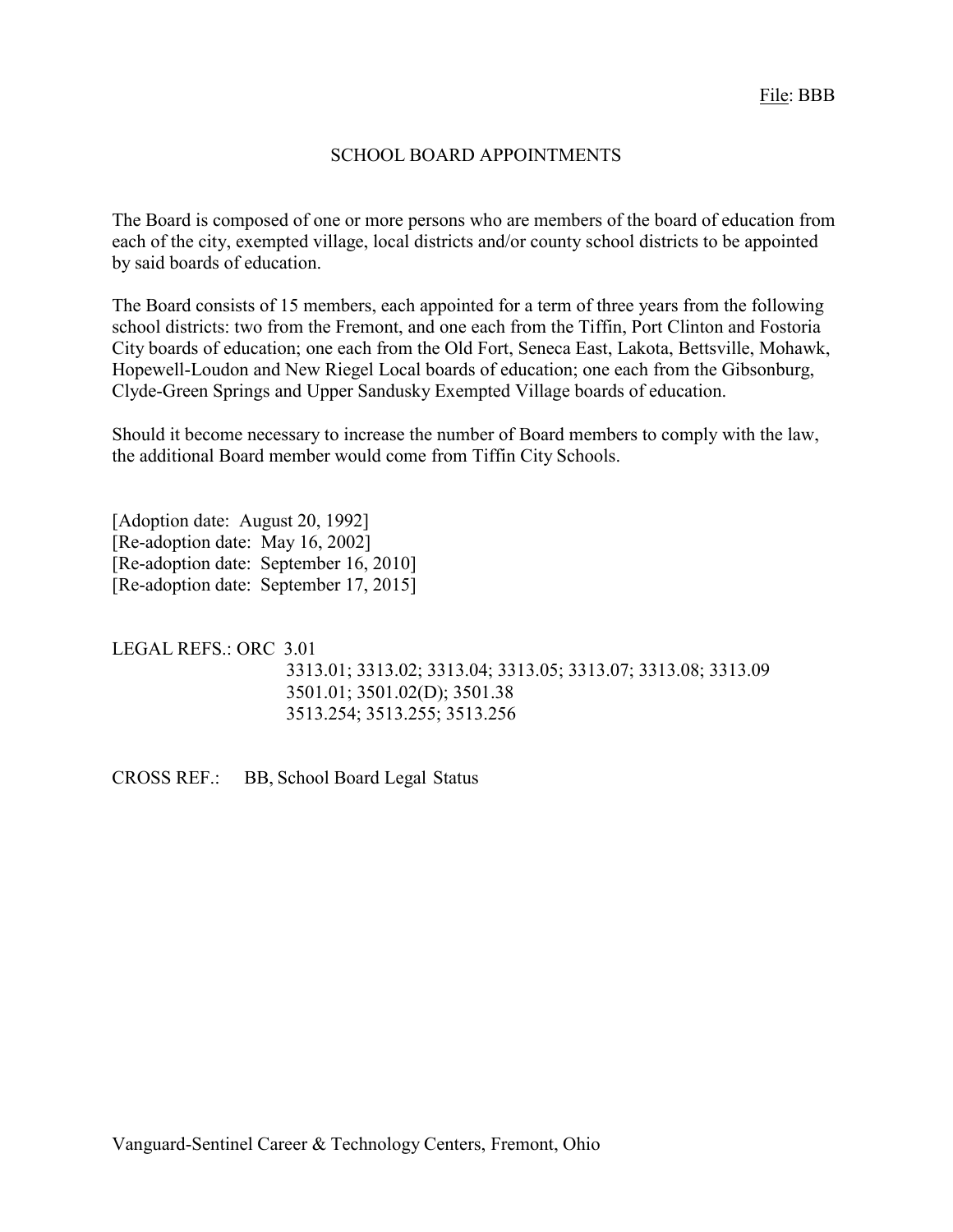### File: BBE

#### UNEXPIRED TERM FULFILLMENT (Board Vacancy)

A vacancy on the Board may be caused by:

- 1. death;
- 2. nonresidence;
- 3. resignation;
- 4. removal from office;
- 5. failure of a person elected or appointed to qualify within 10 days after the organization of the Board or of his/her appointment;
- 6. relocation beyond District boundaries or
- 7. absence from Board meetings for a period of 90 days, if the reasons for the absence are declared insufficient by a two-thirds vote of the remaining Board members. (The vote must be taken not earlier than 30 days after the 90-day period of absence.)

Any such vacancy will be filled by the member school's board as soon as possible. Each person selected to fill a vacancy will hold office until the completion of that term.

[Adoption date: August 20, 1992] [Re-adoption date: May 16, 2002] [Re-adoption date: September 16, 2010] [Re-adoption date: September 17, 2015]

LEGAL REFS.: ORC 3.01; 3.02; 3.07; 3.08 3313.11; 3313.85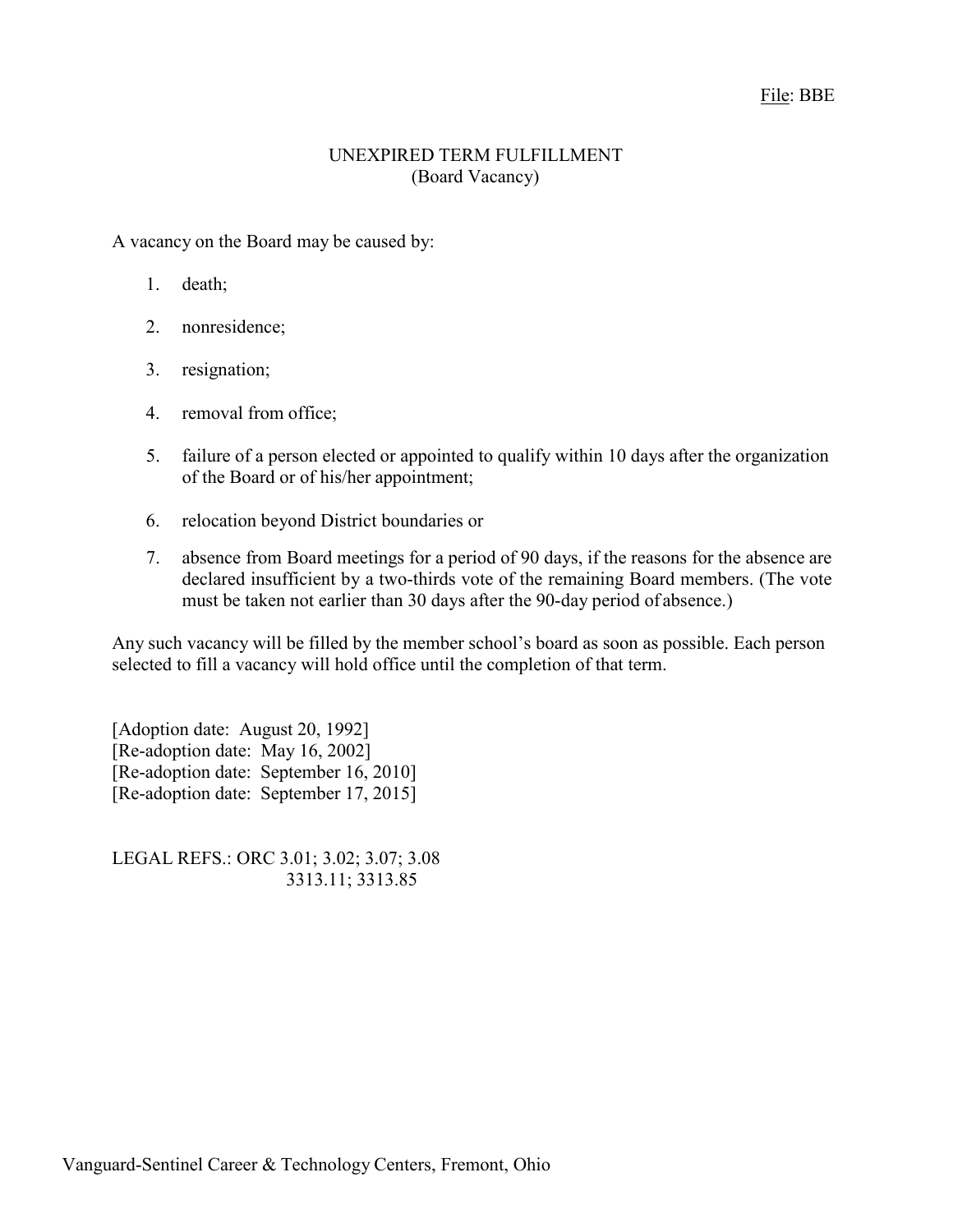# BOARD MEMBER CODE OF ETHICS

The Board believes public education should be conducted in an ethical manner. In general, the conduct of Board members should conform to the code of ethics of the Ohio School Boards Association which includes the following:

It is unethical for a Board member to:

- 1. seek special privileges for personal gain;
- 2. personally assume unauthorized authority;
- 3. criticize school employees publicly;
- 4. disclose confidential information or
- 5. place the interest of one group or community above the interest of the entire District.
- 6. withhold facts from the Superintendent, particularly about the incompetency of an employee announce future action before the proposition has been discussed by the Board.

[Adoption date: August 20, 1992] [Re-adoption date: May 16, 2002] [Re-adoption date: September 16, 2010] [Re-adoption date: September 17, 2015]

LEGAL REFS.: Ohio School Boards Association Delegate Assembly; OSBA Legislative Platform 1991 ORC 102.03; 102.04 2921.01(A); 2921.42; 2921.43; 2921.44 3319.21

CROSS REF.: BBFA, Board Member Conflict of Interest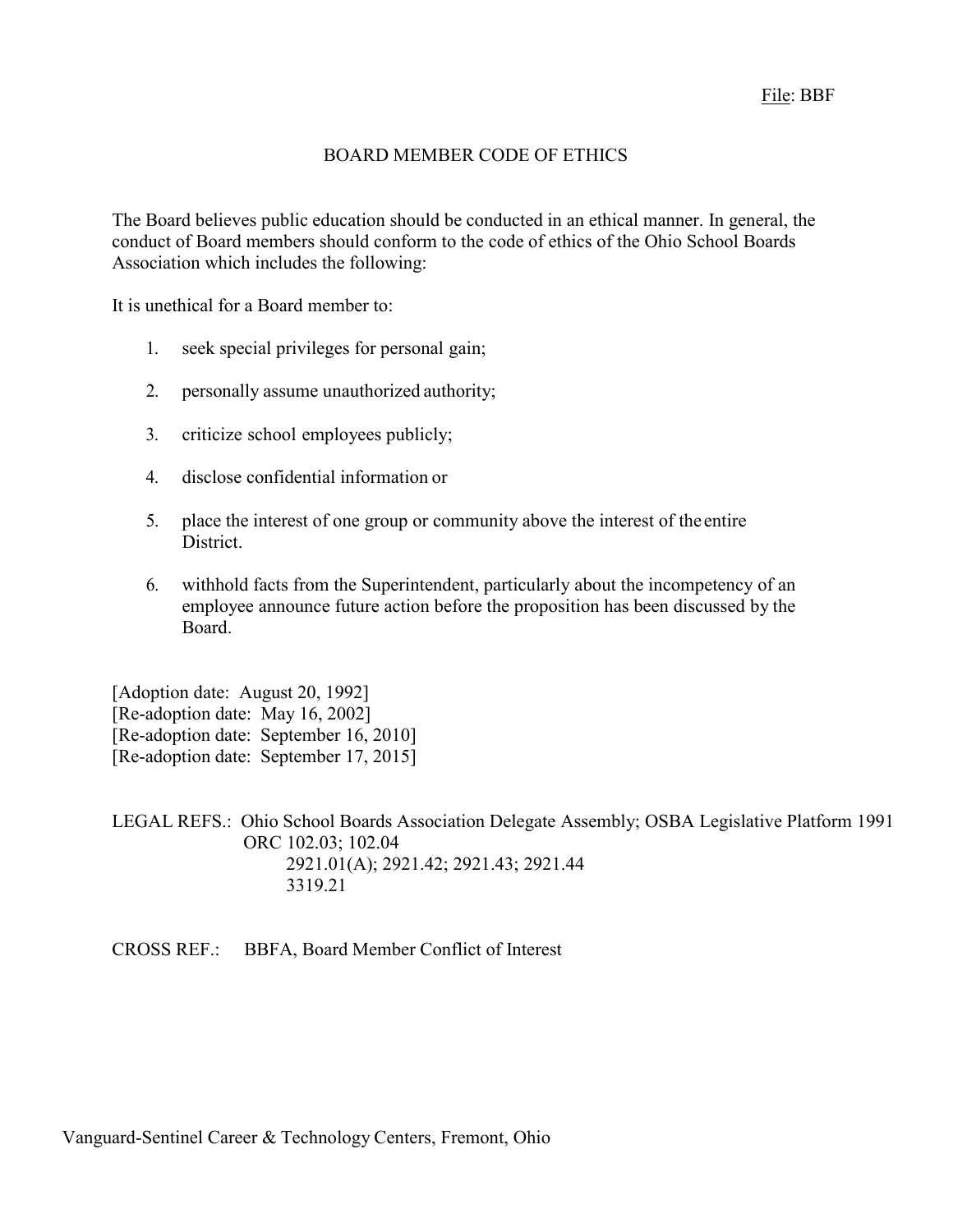## BOARD MEMBER CONFLICT OF INTEREST

The Board and individual members follow the letter and spirit of the law regarding conflicts of interest.

A Board member will not have any direct or indirect pecuniary interest in a contract with the District; will not furnish for renumeration any labor, equipment or supplies to the District; nor be employed by the Board in any capacity for compensation.

A Board member may have a private interest in a contract with the Board if all of the following apply:

- 1. the subject of the public contract is necessary supplies or services for the district;
- 2. the supplies or services are unobtainable elsewhere for the same or lower cost, or are being furnished to the district as part of a continuing course of dealing established prior to the Board member's becoming associated with the District;
- 3. the treatment accorded the district is either preferential to or the same as that accorded other customers or clients in similar transactions and
- 4. the entire transaction is conducted at arm's length, with full knowledge by the Board of the interest of the Board member, member of his/her family, or his/her business associate, and the Board member takes no part in the deliberations or decision with respect to the public contract.

The law specifically forbids:

- 1. the prosecuting attorney or a city attorney from serving on this Board;
- 2. a Board member from serving as the school dentist, physician or nurse;
- 3. a Board member from being employed for compensation by this Board;
- 4. a Board member from having, directly or indirectly, any pecuniary interest in any contract with this Board;
- 5. a Board member from voting on a contract to employ a person as a teacher or instructor if he/she is related to that person as father, mother, brother, sister orspouse;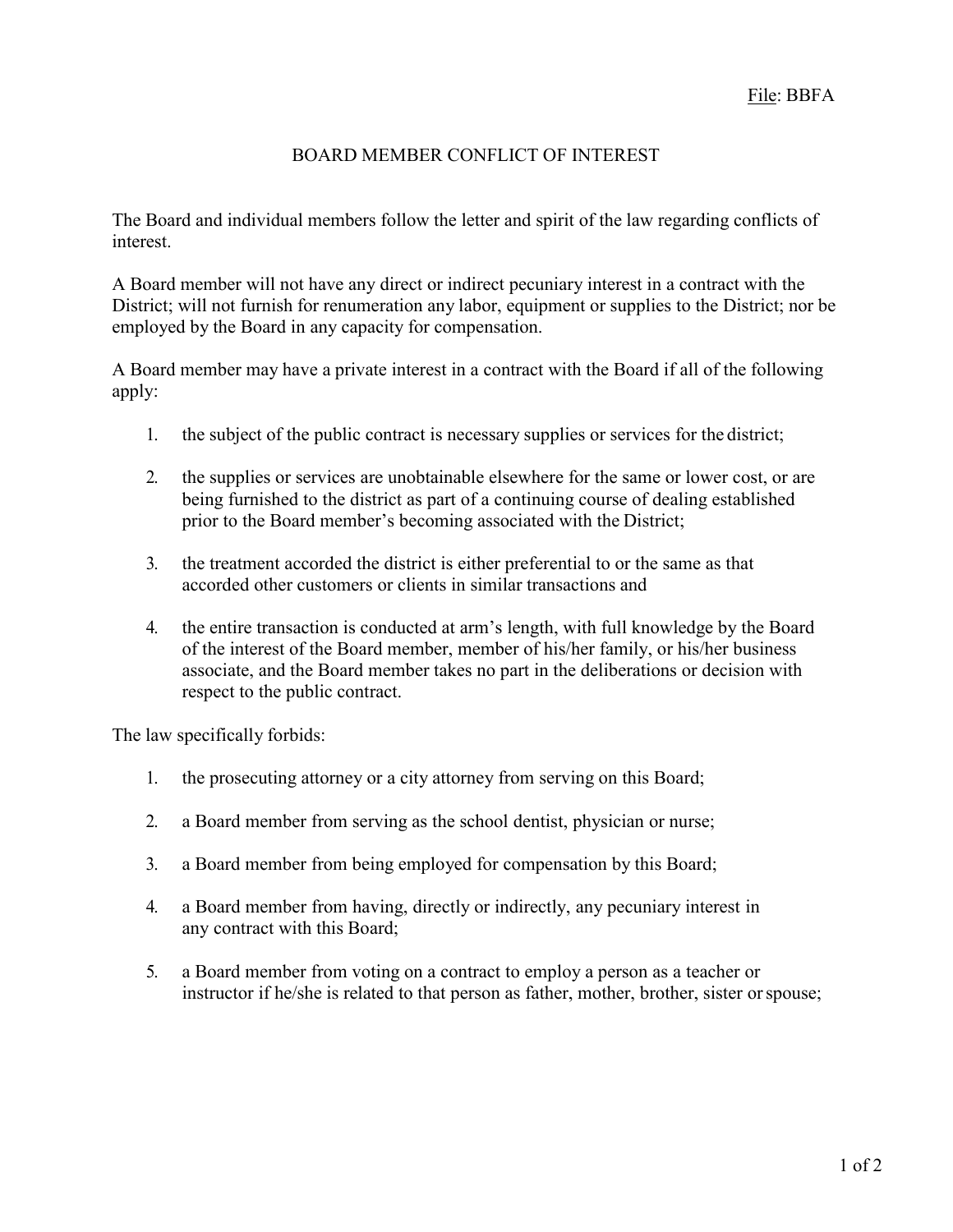- 6. a Board member from authorizing, or employing the authority or influence of his/her office to secure authorization of, any public contract in which he/she, a member of his/her family or his/her business associates have an interest;
- 7. a Board member from having an interest in the profits or benefits of a public contractentered into by, or for, the use of the District and
- 8. a Board member from occupying any position of profit during his/her term of office or within one year thereafter in the prosecution of a public contract authorized by him/her or a Board of which he/she was a member at the time of authorization of that contract.

[Adoption date: August 20, 1992] [Re-adoption date: May 16, 2002] [Re-adoption date: September 16, 2010] [Re-adoption date: September 17, 2015]

LEGAL REFS.: ORC 102.03; 102.04 2921.02(B); 2921.42; 2921.43; 2921.44 3313.13; 3313.33; 3313.70 3319.21 4117.20

CROSS REF.: BBF, Board Member Code of Ethics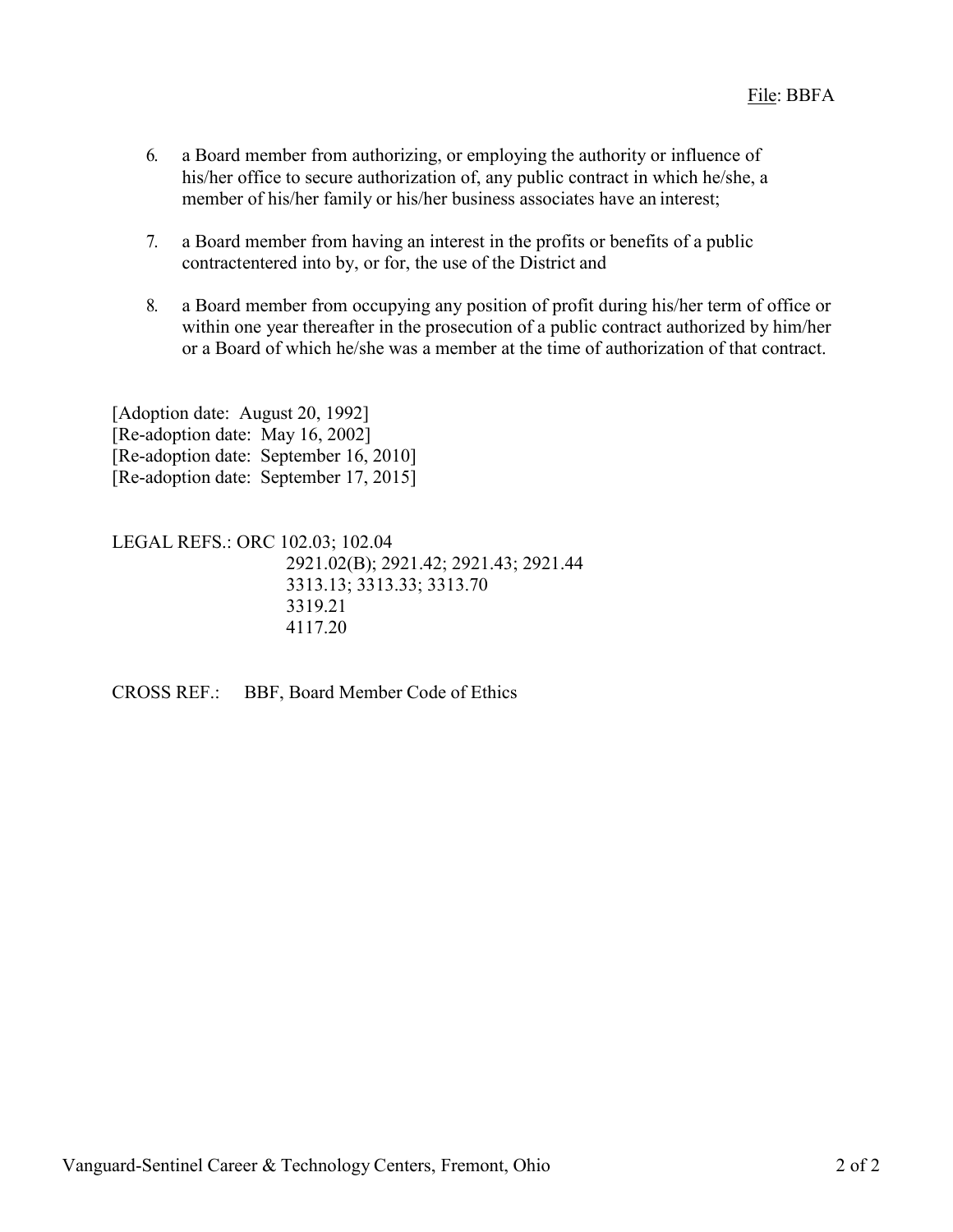# BOARD OFFICERS

### President

The President presides at all meetings of the Board and performs other duties as directed by State law Board policy. In carrying out these responsibilities, the President:

- 1. is responsible for the orderly conduct of all Board meetings;
- 2. calls special meetings of the Board as necessary;
- 3. appoints Board committees, is an ex officio member of all Board committees with the power to vote and is knowledgeable as to the business of the various committees and generally oversees their work;
- 4. signs all proceedings of the Board after they have been approved;
- 5. signs all other instruments, acts and orders necessary to carry out Federal and State law and the will of the Board and
- 6. performs such other duties as may be necessary to carry out the responsibilities of the office.

The President has the right, as other Board members have, to offer resolutions, to make and second motions, to discuss questions and to vote.

## Vice President

In the absence of the President, the Vice President performs the duties and has the responsibilities and commensurate authority of the President. The Vice President also performs such other duties as may be delegated or assigned to him/her by the Board.

### President Pro Tempore

A president pro tempore may be elected by a majority of the Board to serve in such capacity when the President and Vice President are absent or unable to perform their duties.

The President Pro Tempore does not have power to sign any legal documents and vacates the chair when the President or Vice President arrives at the meeting.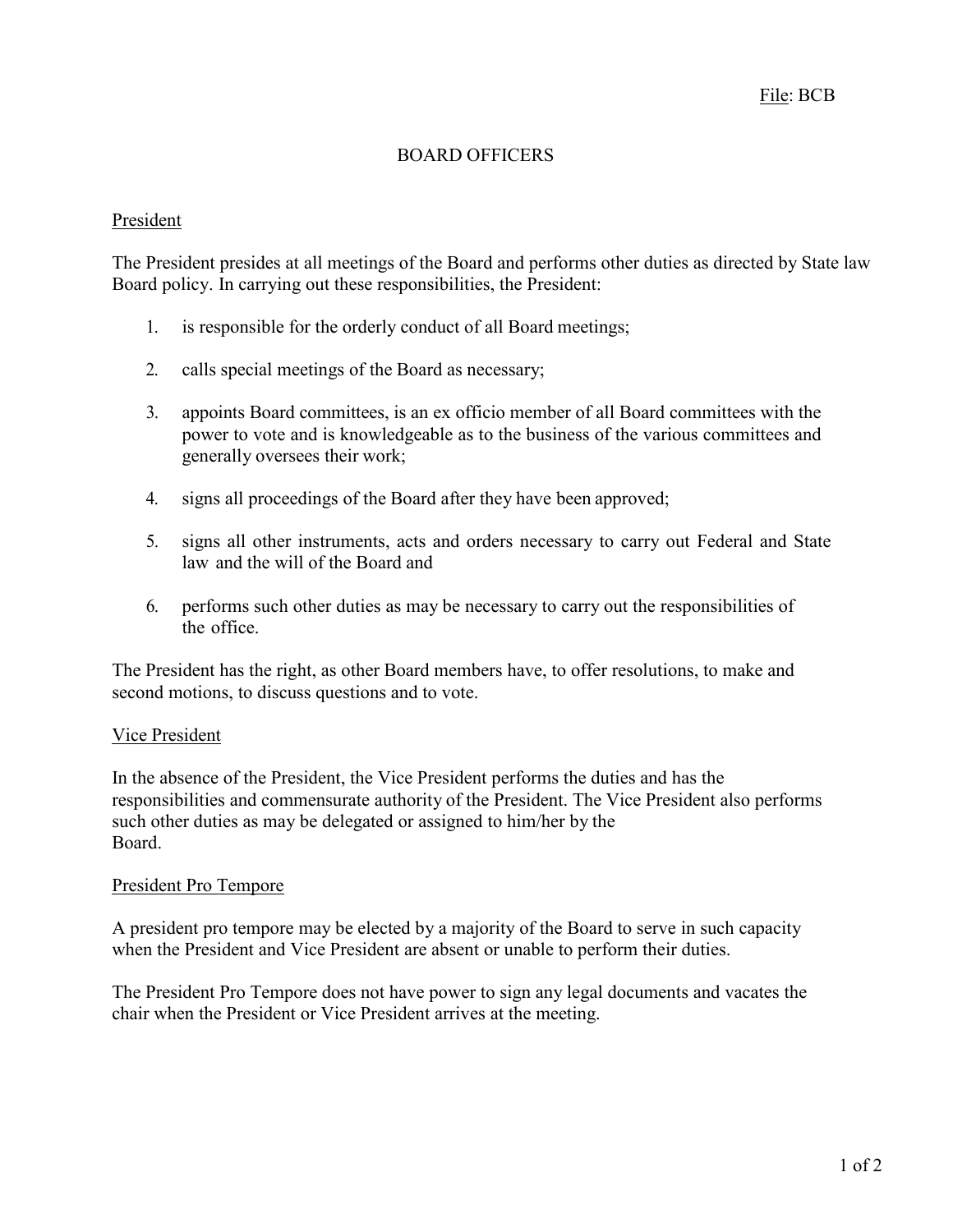File: BCB

[Adoption date: May 16, 2002] [Re-adoption date: September 16, 2010] [Re-adoption date: September 17, 2015]

CROSS REF.: BD, School Board Meetings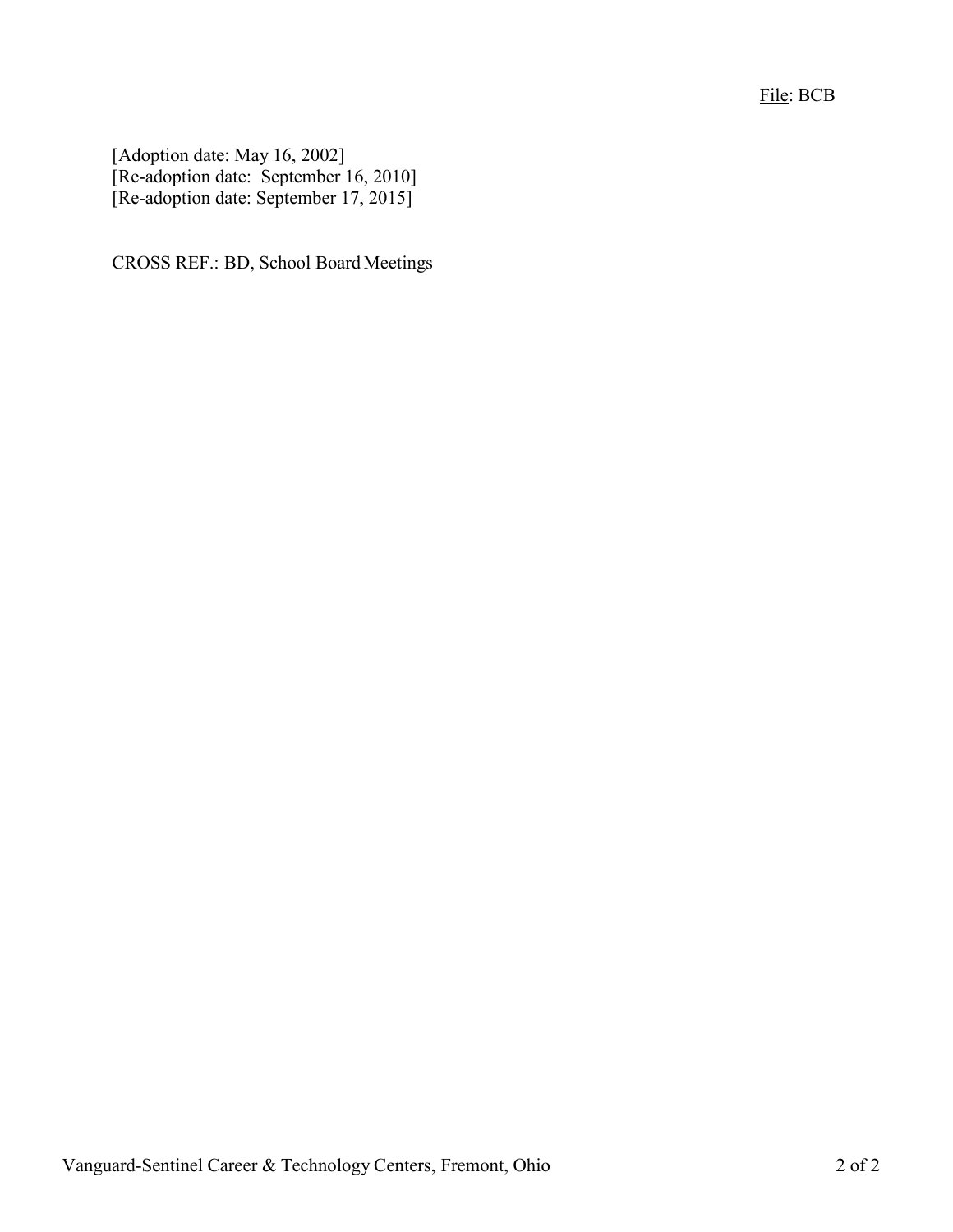# QUALIFICATIONS AND DUTIES OF THE TREASURER

| Title:                    | Treasurer          |
|---------------------------|--------------------|
| Department:               | Administration     |
| Building/Facility:        | Central Office     |
| Reports to:               | Board of Education |
| <b>Employment Status:</b> | Regular/Full-time  |
| <b>FLSA</b> Status:       | Exempt             |

General Description: Serve as District's chief financial officer; assume responsibility for receipt, safekeeping and disbursement of all District funds; direct and manage all financial accounting programs and systems

#### Essential Functions:

- 1. attend all Board meetings
- 2. record proceedings of Board meetings
- 3. prepare annual budget and appropriations resolution with assistance of Superintendent
- 4. receive, deposit and account for all school funds of District
- 5. adhere to purchase order system with purchase order to be approved by Treasurer only on a "funds available" basis
- 6. render monthly statement to Board and, as needed, to Superintendent
- 7. sign all checks in accordance with law
- 8. make available to members of Board, administration and for public inspection whenever necessary, and as prescribed by law, all papers and documents entrustedto Treasurer for filing
- 9. keep on record for Board's information complete listing of all insurance policies and premiums on all District properties
- 10. complete and file at proper times all forms, reports, papers and other requirements as prescribed by the Auditor of State, Ohio Department of Education, or other state or local agencies
- 11. prepare and maintain on file all employee contracts
- 12. receive all moneys belonging to District, including payment of taxes fromcounty treasurer
- 13. assist in decisions concerning investment of idle District funds
- 14. prepare and submit monthly report on District's fiscal status
- 15. render full annual report at the end of each fiscal year
- 16. supervise staff members of Treasurer's office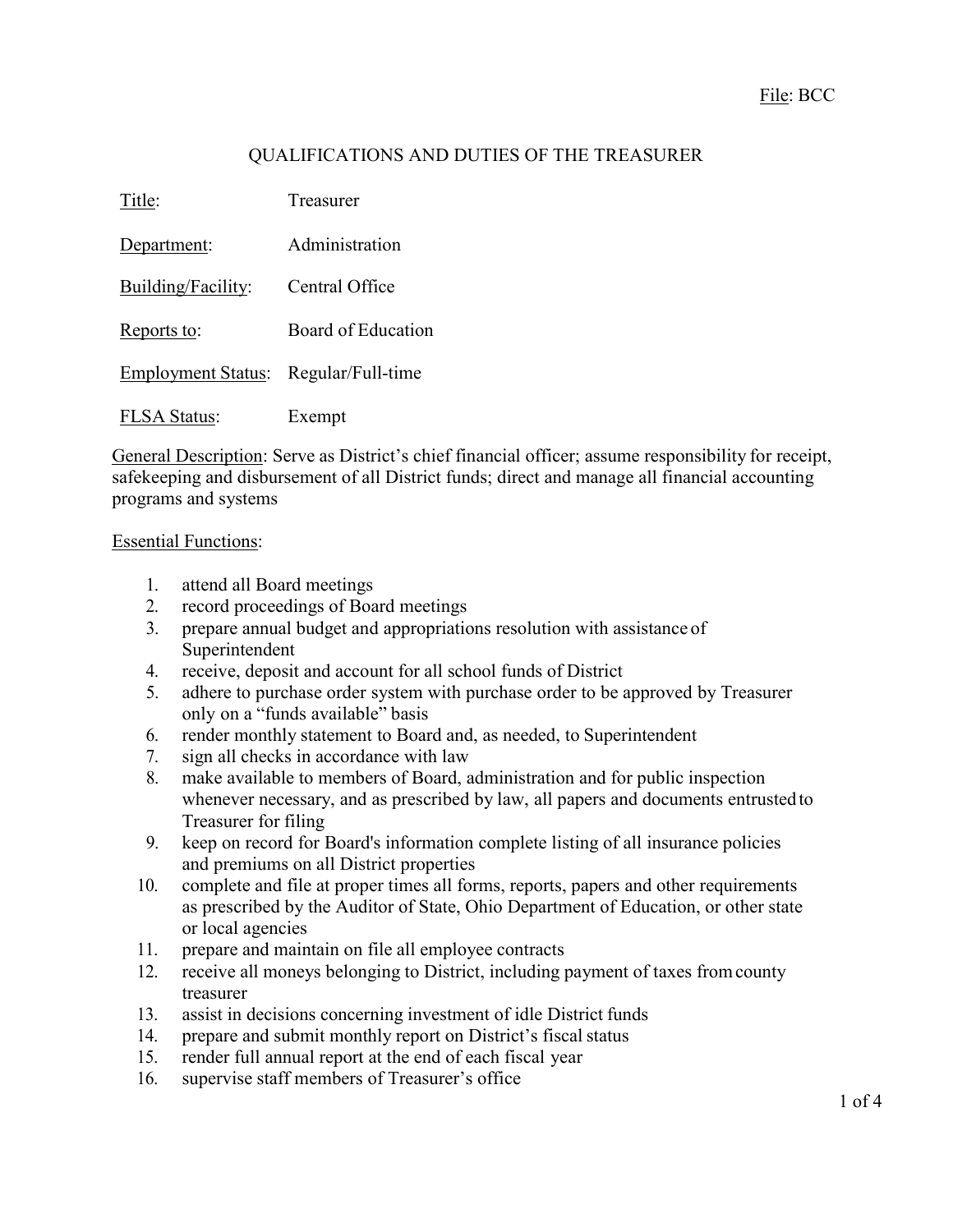- 17. maintain filing system for Board business and transactions
- 18. handle communications and correspondence for Board
- 19. prepare salary notices
- 20. maintain record of retirement contributions
- 21. prepare all purchase orders
- 22. certify all purchase orders and requisitions for supplies and services
- 23. maintain complete and systematic set of financial records
- 24. record all sick leave, personal leave and vacation leave for all employees
- 25. prepare advertisement of all legal notices concerning Board business
- 26. prepare long-range financial projections with Superintendent for Board
- 27. act as financial resource person for Board's negotiating team and at all public
- 28. provide and counsel staff members in areas of insurance benefits, retirement provisions, local tax laws, provisions of sick leave policy and other information concerning fringe benefits
- 29. prepare necessary paperwork for operating levies and bond issues
- 30. make contacts with public with tact and diplomacy
- 31. maintain respect at all times for confidential information, e.g., personnel information
- 32. interact in positive manner with staff, students and parents
- 33. promote good public relations by personal appearance, attitude and conversation
- 34. attend meetings and in-services as required

Other Duties and Responsibilities:

- 1. evaluate staff members of Treasurer's office
- 2. obtain and file teaching certificates
- 3. prepare and issue written notice of intention not to re-employ certificated and classified staff
- 4. respond to routine questions and requests in appropriate manner
- 5. cooperate with Superintendent in development and implementation of administrative and Board policies
- 6. attend meetings and conferences designed to enhance professional qualifications
- 7. serve as role model for students in how to conduct themselves as citizens and as responsible, intelligent human beings
- 8. instill in students belief in and practice of ethical principles and democratic values
- 9. perform other duties as assigned

### Qualifications:

- 1. State of Ohio treasurer's license
- 2. degree in accounting, business management or related field from accredited college or university
- 3. formal training/experience in accounting and fiscal procedures
- 4. alternatives to above qualifications as the Board may find appropriate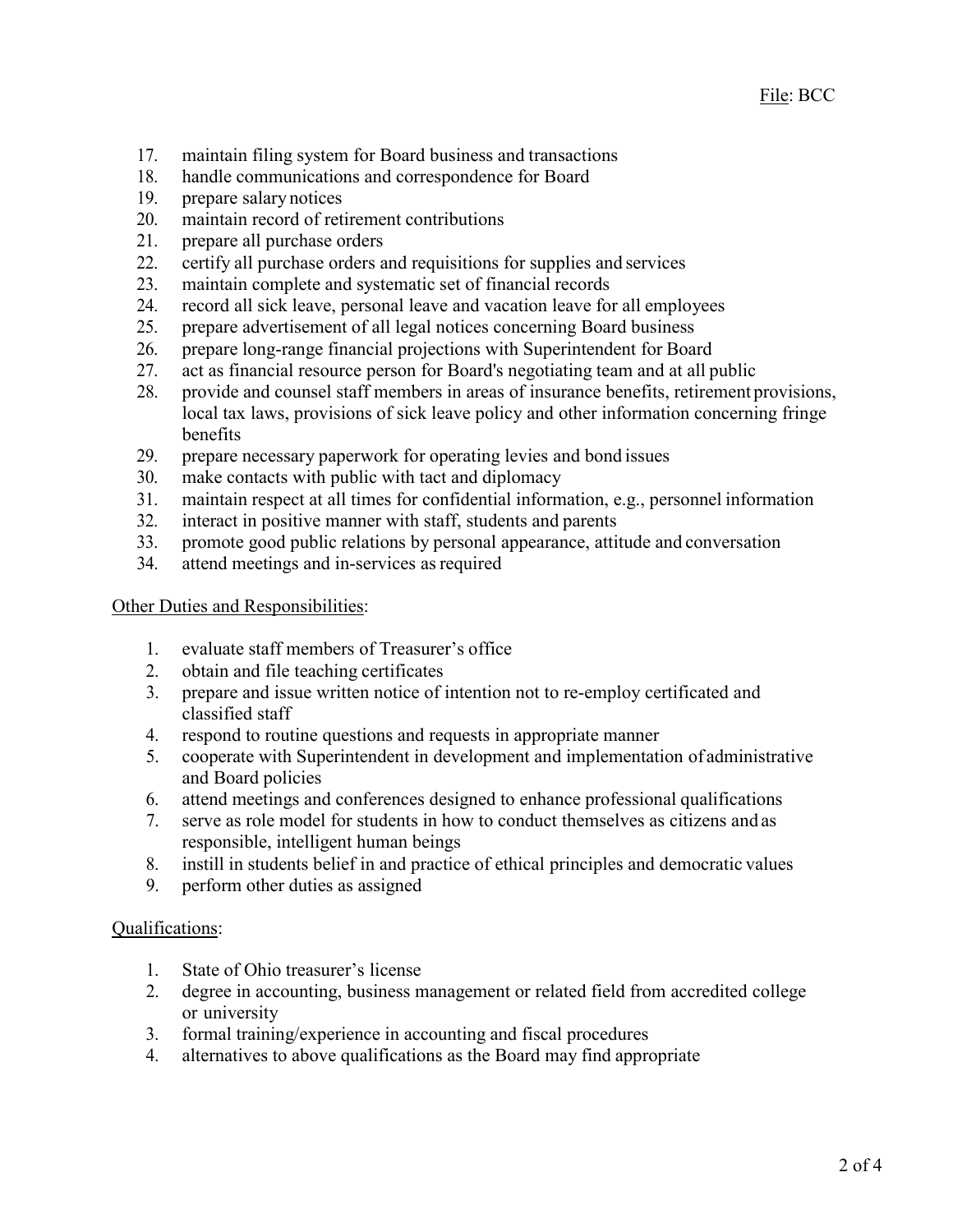Required Knowledge. Skills and Abilities:

- 1. knowledge of accounting principles, financial statements and investments
- 2. ability to research, comprehend and interpret applicable laws
- 3. knowledge of accounting software
- 4. organizational and problem-solving skills
- 5. ability to work effectively with others
- 6. ability to communicate ideas and directives clearly and effectively, both orally and in writing
- 7. effective, active listening skills
- 8. records management skills
- 9. experience in payroll and accounts payable procedures

### Equipment Operated:

- 1. computer/printer
- 2. calculator
- 3. copymachine
- 4. fax machine
- 5. telephone

### Additional Working Conditions:

- 1. occasional travel
- 2. occasional evening and/or weekend work
- 3. requirement to lift, carry, push and pull various items
- 4. repetitive hand motion, e.g., computer keyboard, calculator, adding machine,typewriter
- 5. occasional exposure to blood, bodily fluids and tissue
- 6. occasional interaction among unruly children
- 7. regular requirement to sit, stand, walk, talk, hear, see, read, speak, reach, stretch with hands and arms, crouch, climb, kneel and stoop

NOTE: The above lists are not ranked in order of importance.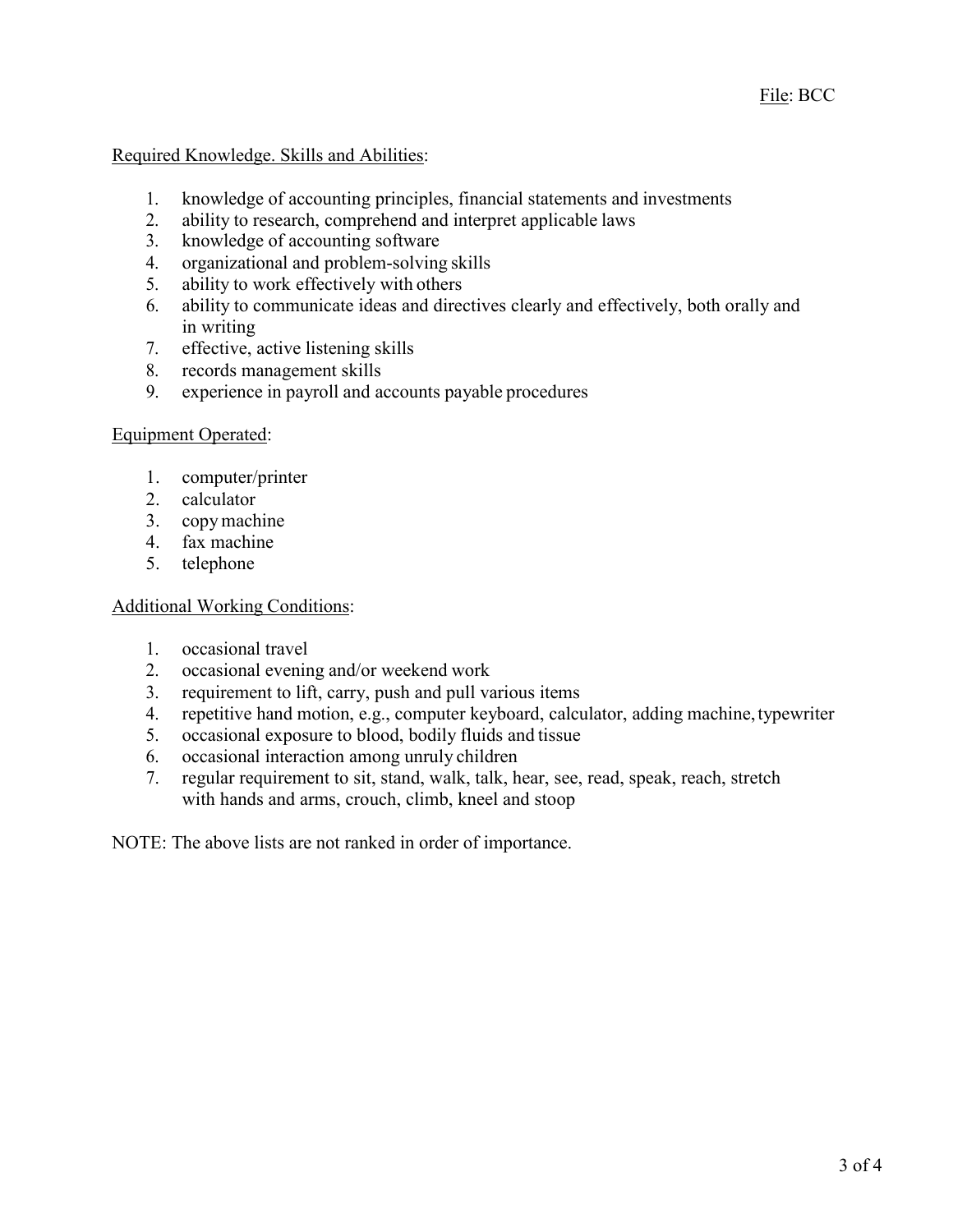This job description is subject to change and in no manner states or implies that these are the only duties and responsibilities to be performed by the incumbent. The incumbent will be required to follow the instructions and perform the duties required by the incumbent's supervisor/appointing authority.

My signature below signifies that I have reviewed the contents of my job description and that I am aware of the requirements of my position.

Signature Date

[Adoption date: May 16, 2002] [Re-adoption date: September 16, 2010] [Re-adoption date: September 17, 2015]

LEGAL REFS.: ORC 131.18 3301.074 3311.19 3313.14; 3313.15; 3313.22; 3313.24; 3313.26 through 3313.32; 3313.51 5705.41; 5705.412; 5705.45

CROSS REFS.: BCCA, Incapacity of the Treasurer BCCB, Evaluation of the Treasurer (Also AFBA) BCCC, Treasurer's Contract BCCD, Board-Treasurer Relationship BDDG, Minutes DFA, Revenues from Investments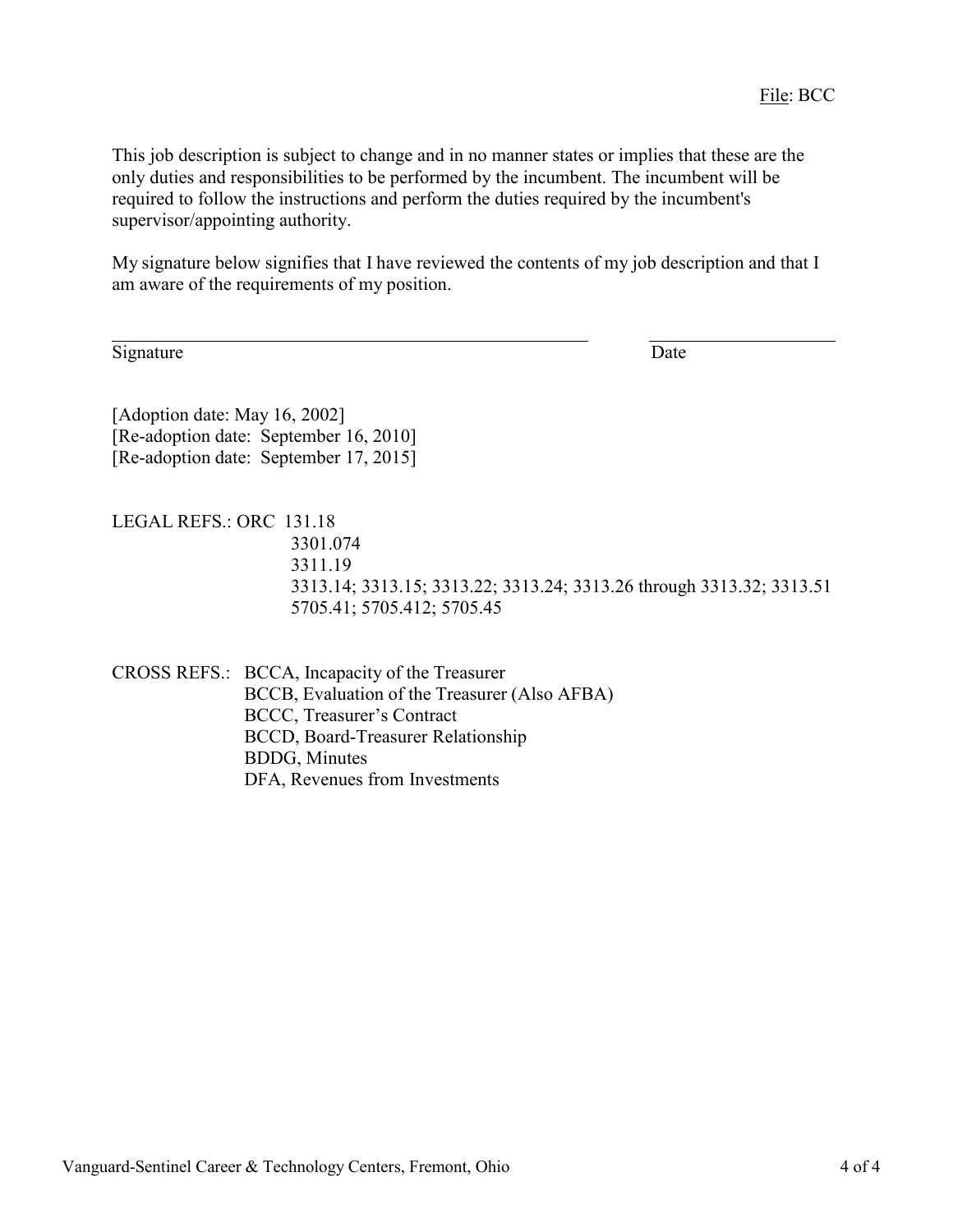### INCAPACITY OF THE TREASURER

Should the Treasurer become incapacitated, the Board will appoint a Treasurer Pro Tempore. The appointment is made by a majority vote of the Board after the conditions relating to incapacity of the Treasurer are met in accordance with Federal and State law.

The Treasurer Pro Tempore shall perform all the duties and functions of the Treasurer and may be removed at any time by a two-thirds majority vote of the members of the Board or upon return to full-time, active service of the Treasurer.

The Treasurer Pro Tempore shall meet the licensing requirements established by the State Board of Education. The Treasurer Pro Tempore may not be a member of the Board.

[Adoption date: August 20, 1992] [Re-adoption date: May 16, 2002] [Re-adoption date: September 16, 2010] [Re-adoption date: September 17, 2015]

LEGAL REFS.: Family and Medical Leave Act of 1993; 29 USC 2601 et seq.; 29 CFR Part 825 ORC 3313.23; 3313.24; 3313.25

CROSS REFS.: BCC, Qualifications and Duties of the Treasurer BCCB, Evaluation of the Treasurer (Also AFBA) BCCC, Treasurer's Contract BCCD, Board-Treasurer Relationship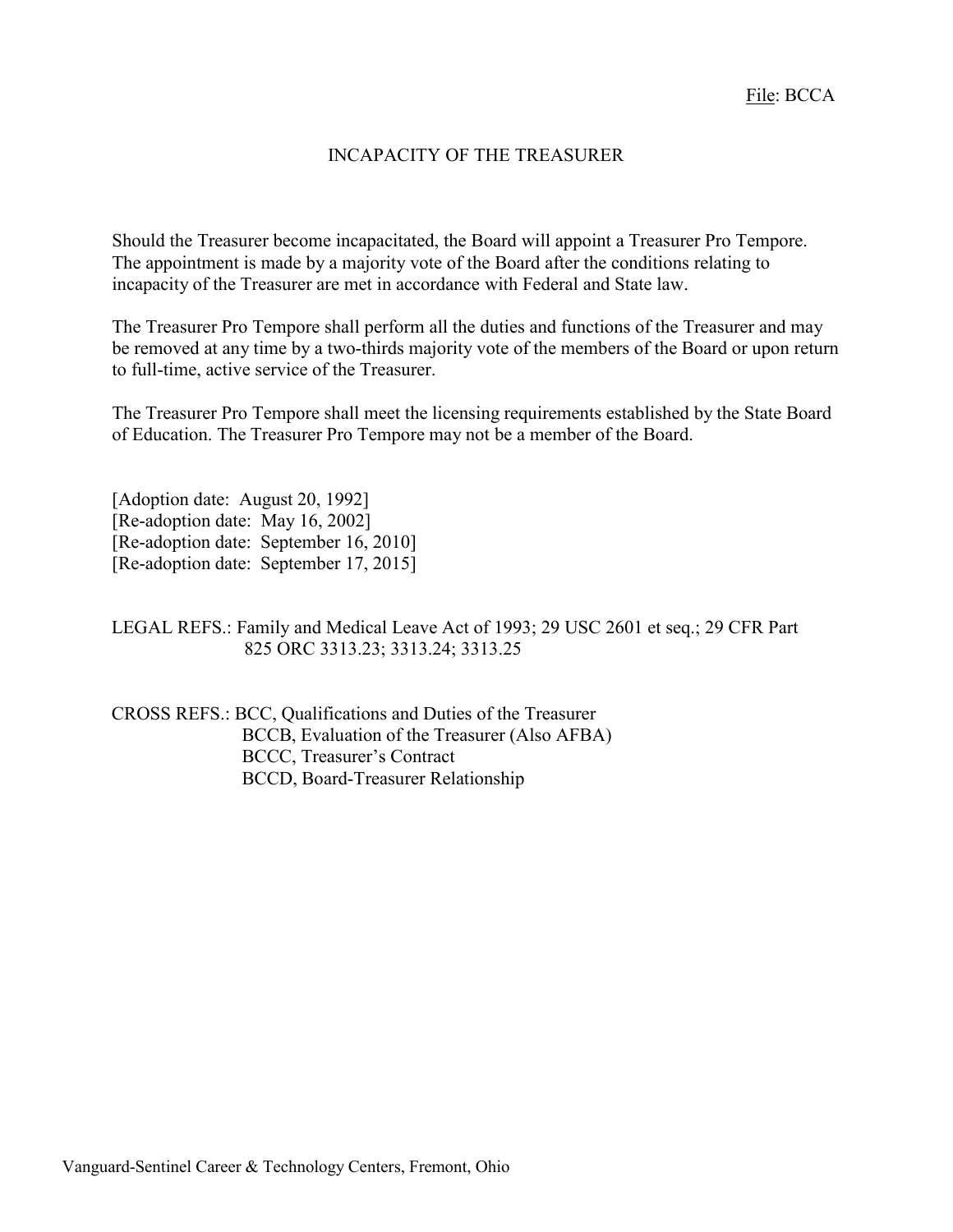# INCAPACITY OF THE TREASURER

A treasurer pro tempore is appointed by a majority of the members of the Board upon determining that the Treasurer is incapacitated in such a manner that he/she is unable to perform the duties of that office. Incapacity is determined:

- 1. by request of the Treasurer, if the Treasurer is absent with pay by reason of personal illness, injury or exposure to contagious disease that could be communicated to others or is absent without pay in accordance with the Family and Medical Leave Act (FMLA);
- 2. upon certification of the attending physician that the Treasurer is unable to perform the duties of the office of Treasurer;
- 3. upon the determination of a referee, pursuant to State law, that the Treasurer is unable to perform the duties of the office of Treasurer;
- 4. upon the granting of a leave of absence, without pay, requested by the Treasurer by reason of illness, injury or other disability of the Treasurer or
- 5. upon the placing of the Treasurer on an unrequested leave of absence, without pay, by reason of illness or other disability pursuant to State law.

During the period of incapacity, the Treasurer:

- 1. at his/her request, is placed on sick leave with pay, not to exceed the extent of his/her accumulated but unused sick leave and any advancement of such sick leave which may be authorized by Board policy;
- 2. at his/her request, or without such request, pursuant to FMLA, is placed on unpaid FMLA leave for up to 12 weeks per year or
- 3. at his/her request, or without such request, pursuant to State law, is placed on a leave of absence without pay.

The leave provided during the period of incapacity (described above) shall not extend beyond the contract or term of office of the Treasurer.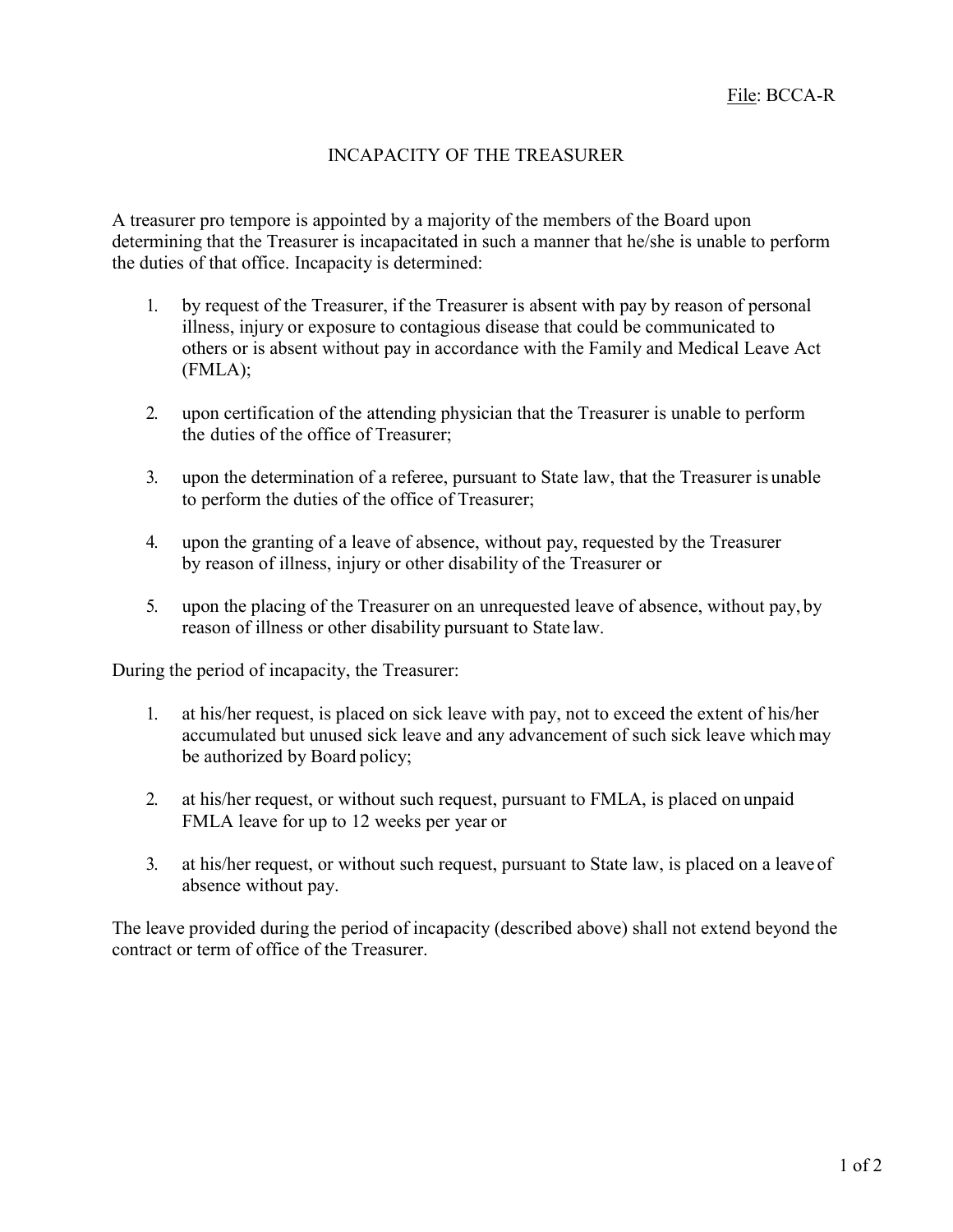The Treasurer, upon request to the Board, is returned to active-duty status, unless the Board denies the request within 10 days of receipt of the request. The Board may require the Treasurer to establish to its satisfaction that the Treasurer is capable of resuming such duties and, further, that the duties may be resumed on a full-time basis.

The Board may demand that the Treasurer return to active service. Upon the determination that the Treasurer is able to resume his/her duties, the Treasurer returns to active service.

The Treasurer may request a hearing before the Board on actions as indicated above taken under this policy and has the same rights in such hearing as are granted pursuant to State law.

The Treasurer Pro Tempore performs all of the duties and functions of the Treasurer and may be removed at any time by a two-thirds majority vote of the members of the Board.

The Board fixes the compensation of the Treasurer Pro Tempore in accordance with State law and he/she serves until the Treasurer's incapacity is removed or until the expiration of the Treasurer's contract or term of office, whichever is earlier.

[Approval date: August 20, 1992] [Re-approval date: May 16, 2002] [Re-approval date: September 16, 2010] [Re-approval date: September 17, 2015]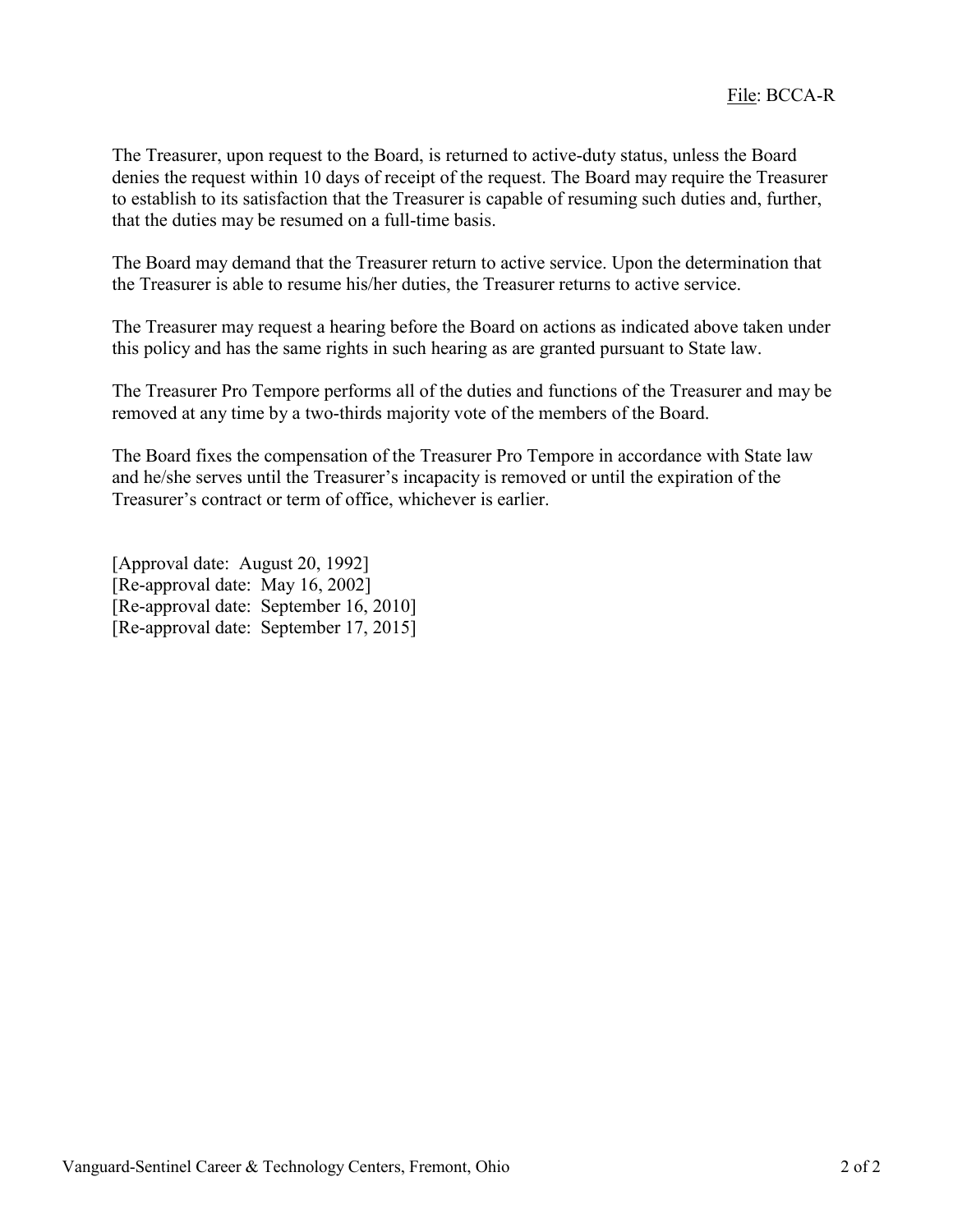# EVALUATION OF THE TREASURER

The Board evaluates the performance of the Treasurer in order to assist both the Board and the Treasurer in the proper discharge of their responsibilities and to enable the Board to provide the District with the best possible leadership.

The objectives of the Board's evaluation of the Treasurer are to:

- 1. promote professional excellence to improve the skills of the Treasurer;
- 2. improve the quality of District business practices and
- 3. provide a basis for review of the Treasurer's performance.

Criteria for the evaluation of the Treasurer are based upon the Treasurer's job description and relate directly to each of the tasks described. The job description and any revisions thereto are developed in consultation with the Treasurer and adopted by the Board.

The Board evaluates the abilities and services of the Treasurer at least once a year.

The evaluation of the Treasurer's abilities and performance is written and made available to and discussed with the Treasurer. The Board considers the evaluation of the Treasurer in acting to renew or nonrenew his/her contract.

Evaluation criteria are reviewed as necessary or as requested by the Treasurer, but not less frequently than annually. Any proposed revision of the evaluation criteria is provided to the Treasurer for his/her comments before its adoption.

This evaluation procedure does not create an expectancy of continued employment. Nothing contained herein prevents the Board from making any final determination regarding the renewal or nonrenewal of the Treasurer's contract.

[Adoption date: August 20, 1992] [Re-adoption date: April 17, 1997] [Re-adoption date: May 16, 2002] [Re-adoption date: September 16, 2010] [Re-adoption date: September 17, 2015]

LEGAL REFS.: ORC 3313.22 3319.16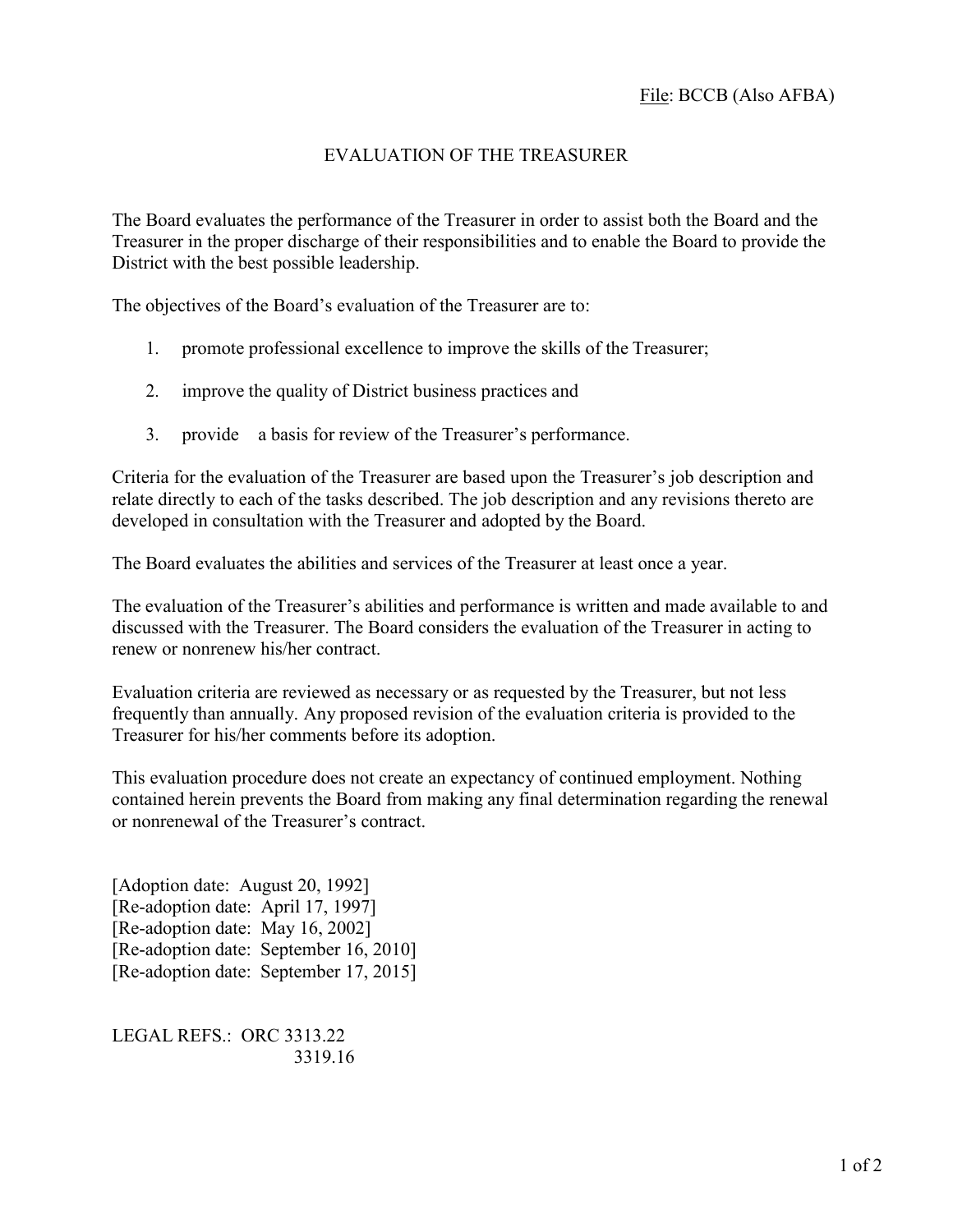CROSS REFS.: BCC, Qualifications and Duties of the Treasurer BCCA, Incapacity of the Treasurer BCCC, Treasurer's Contract BCCD, Board-Treasurer Relationship BDC, Executive Sessions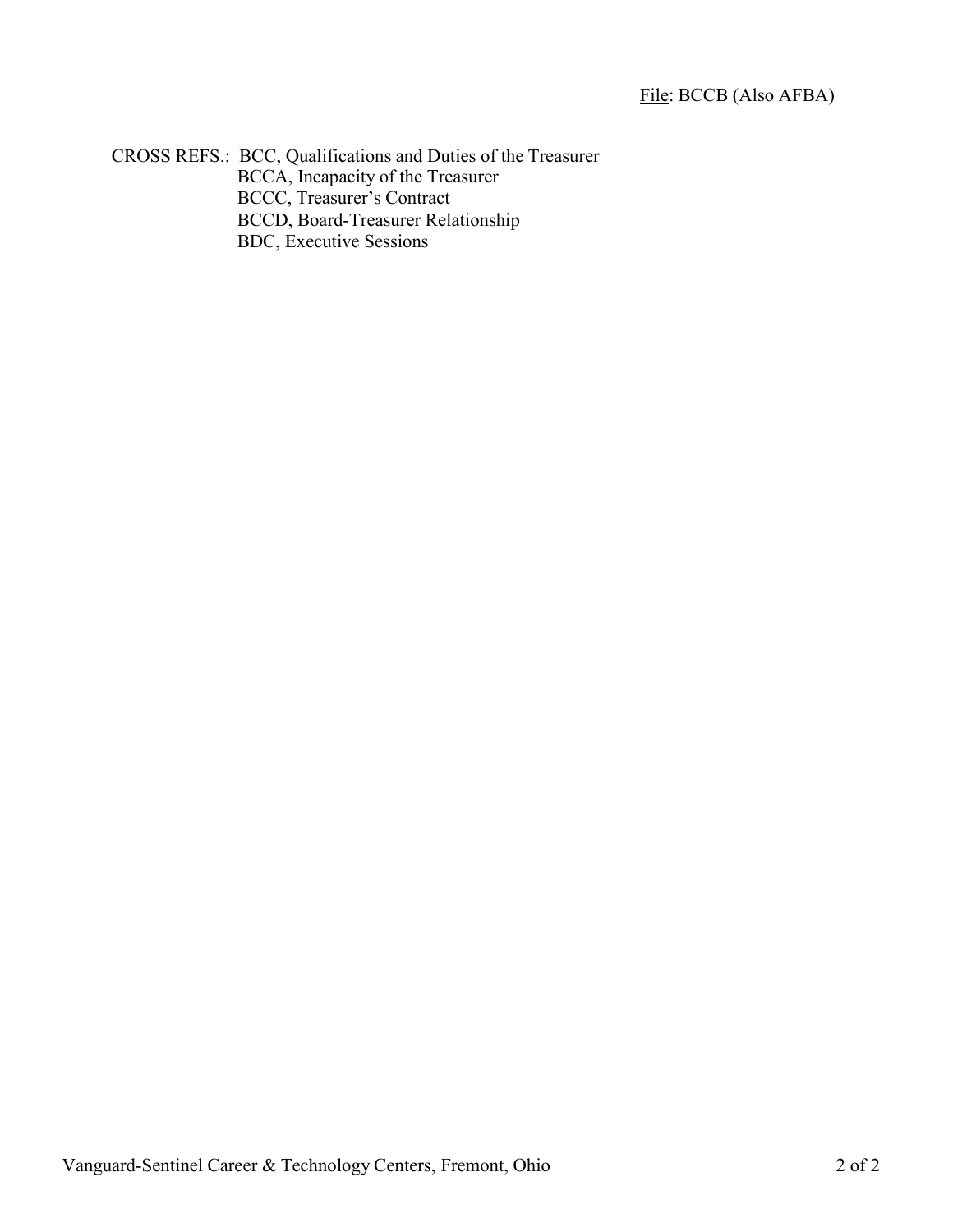# TREASURER'S CONTRACT

The appointment of the Treasurer is secured through a written agreement stating the terms of the contract. The contract meets all state requirements and protects the rights of both the Board and the Treasurer.

The Treasurer is appointed for a term not to exceed five years. The term commences on August 1 and continues through July 31 of the year in which the contract expires. Should a vacancy occur mid-term, the Board can appoint a new hire to a term starting on any date – as long as the length of the contract does not exceed five years from the prior August 1. The period of time in which the Treasurer's contract may be renewed begins on January 1 of the year prior to the contract's expiration and ends on March 1 of the year in which the contract expires.

Salary and benefits are determined by the Board at the time of the appointment and are reviewed by the Board each year. The Treasurer's salary may be increased or decreased during his/her term of office. However, any decrease must be a part of "a uniform plan" affecting salaries of all District employees.

The termination procedures that currently apply to teachers and other administrators, requiring a due process hearing, apply to the Treasurer.

If the Board intends to nonrenew the Treasurer's contract, notice in writing of the intended nonrenewal must be given to the Treasurer on or before March 1 of the year in which the contract expires.

The Treasurer is automatically disqualified from service if he/she fails to maintain his/her license. The Board may permit an individual who does not possess a valid treasurer's license to serve as District Treasurer as long as the individual meets all qualifications for licensure and has applied for issuance or renewal of his/her license but has not yet received the State Board of Education's decision.

Nothing in this policy shall prevent the Board from making the final determination regarding the renewal or nonrenewal of the Treasurer's contract.

[Adoption date: September 16, 2010] [Re-adoption date: September 17, 2015]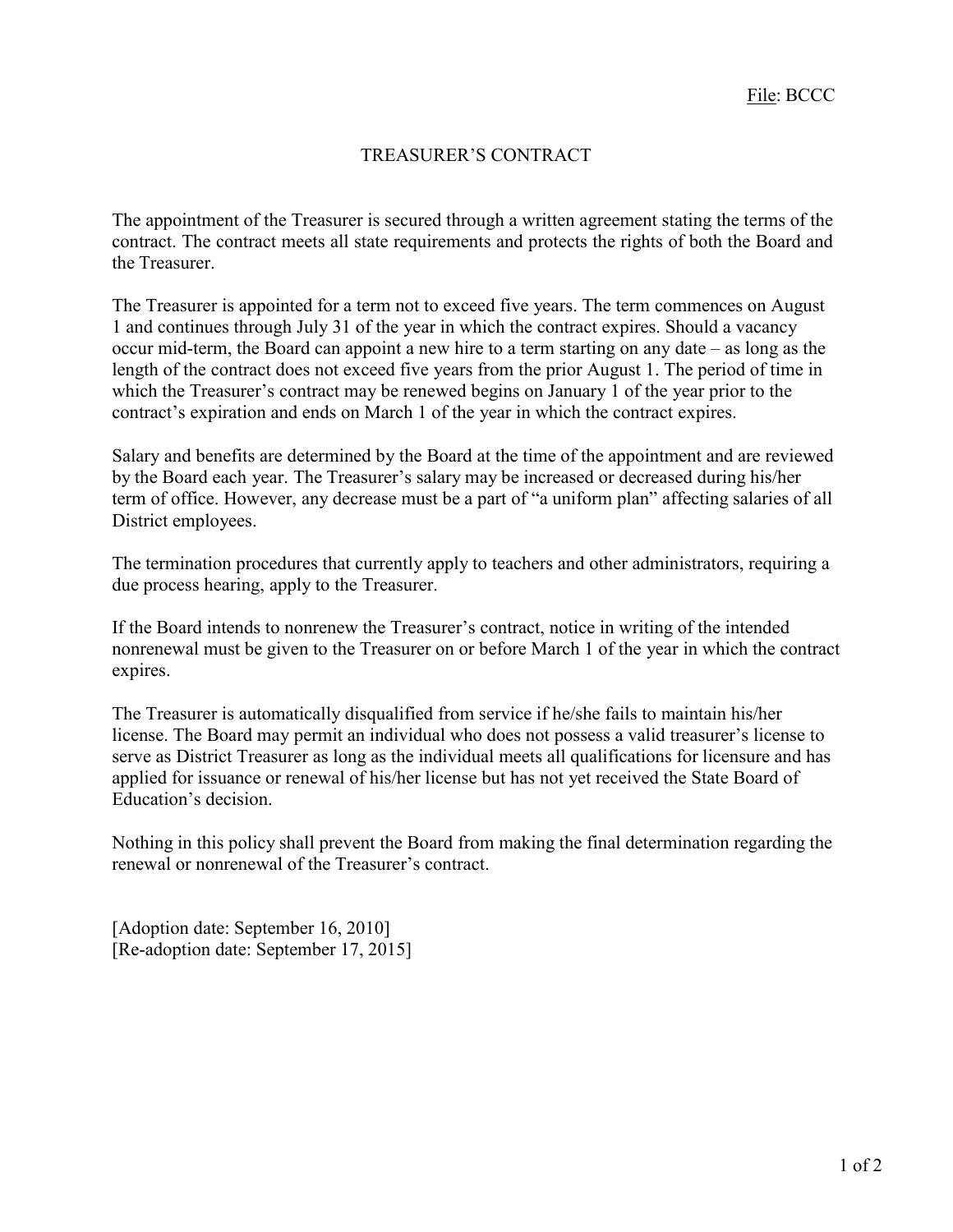LEGAL REFS.: ORC 3301.074 3319.16 3313.22; 3313.24; 3313.31

CROSS REFS.: BCC, Qualifications and Duties of the Treasurer BCCA, Incapacity of the Treasurer BCCB, Evaluation of the Treasurer (Also AFBA) BCCD, Board-Treasurer Relationship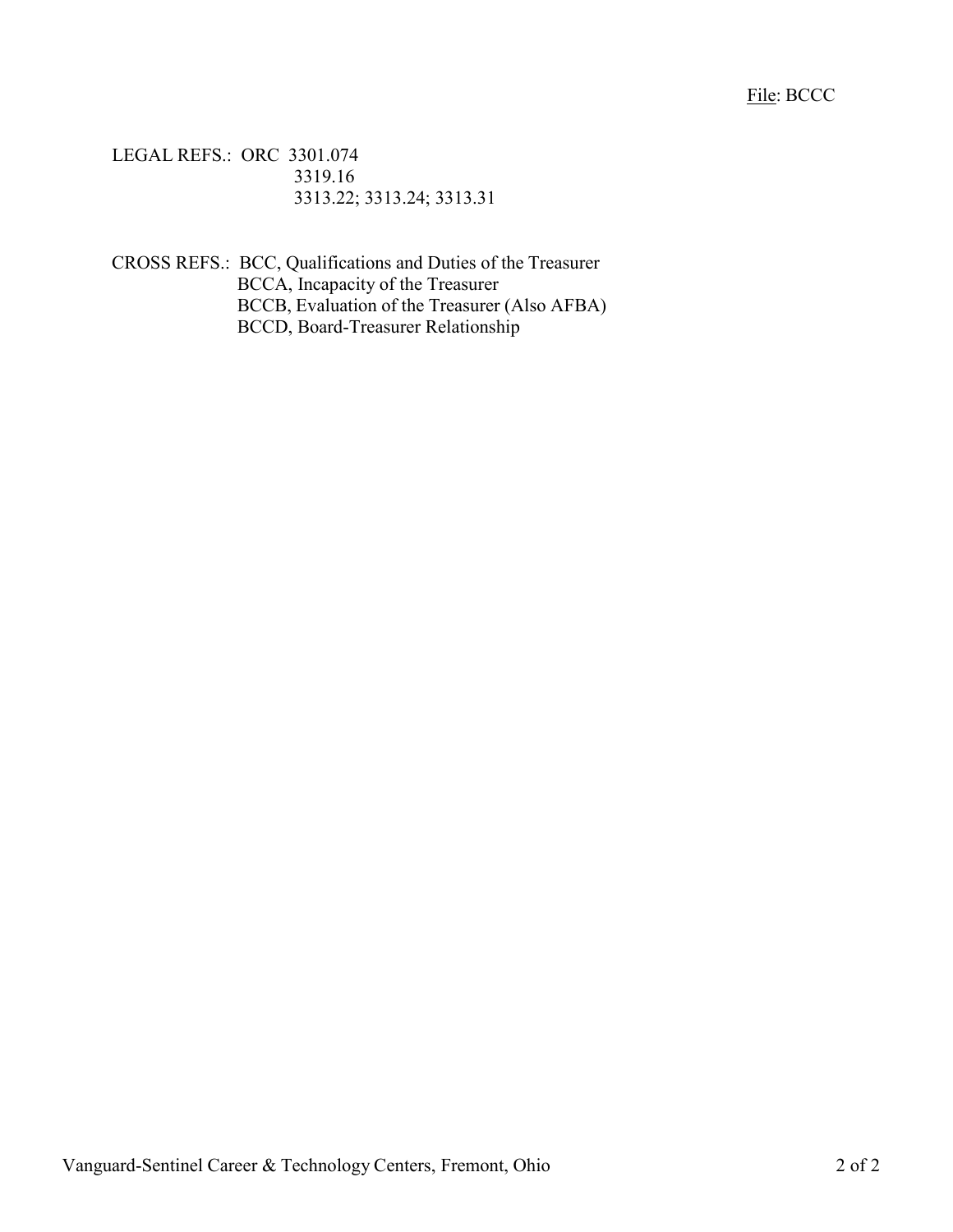### BOARD-TREASURER RELATIONSHIP

The development of financial policies, consistent with long-term goals, is one of the most important functions of a board. The implementation of financial policies is the function of the Treasurer and his/her staff.

Delegation by the Board of its financial powers to the Treasurer provides freedom for the Treasurer to manage the District's finances and frees the Board to devote its time to policymaking and appraisal functions.

The Board holds the Treasurer responsible for the administration of its financial policies, the execution of Board decisions and keeping the Board informed about District financial issues and concerns.

The Board strives to procure the best financial leadership available. The Board, as a whole and as individual members:

- 1. gives the Treasurer full authority for properly discharging his/her professional duties, holding him/her responsible for acceptable results;
- 2. refers all complaints of the Treasurer's staff to the Treasurer for appropriate investigation and action and
- 3. strives to provide adequate safeguards for the Treasurer and other staff members so that they can discharge their duties on a thoroughly professional basis.

[Adoption date: August 16, 2007] [Re-adoption date: September 16, 2010] [Re-adoption date: September 17, 2015]

LEGAL REFS.: ORC 3313.20(A); 3313.22; 3313.31

CROSS REFS.: BCC, Qualifications and Duties of the Treasurer BCCB, Evaluation of the Treasurer (also AFBA) BCCC, Treasurer's Contract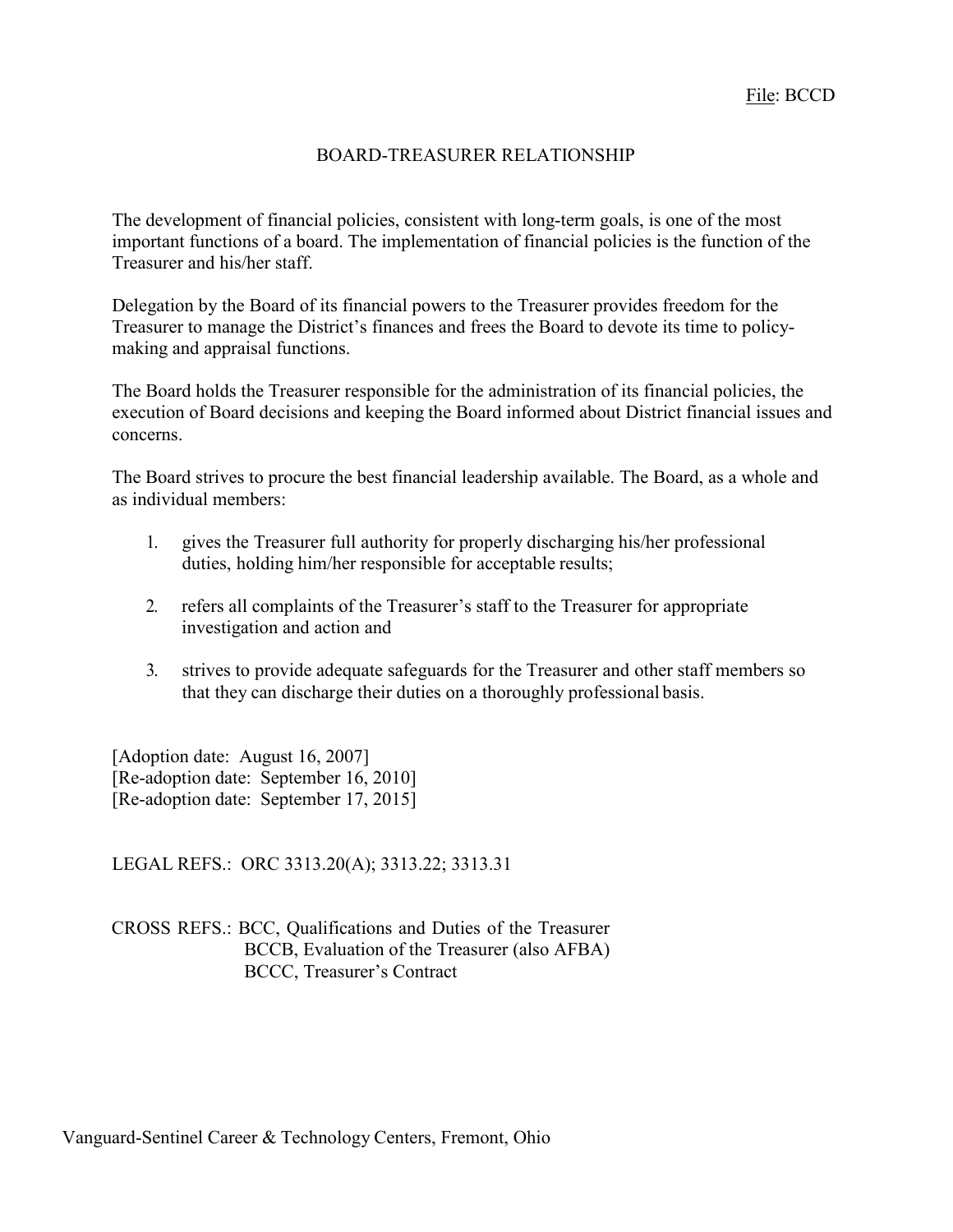### BOARD-SUPERINTENDENT RELATIONSHIP

The Board enactment of policies, consistent with long-term goals, is the most important function of the Board, and the execution of the policies should be the function of the Superintendent and his/her staff.

Delegation by the Board of its executive powers to the Superintendent provides freedom for the Superintendent to manage the District within the Board's policies and frees the Board to devote its time to policymaking and appraisal functions.

The Board holds the Superintendent responsible for the administration of its policies, the execution of Board decisions, the operation of the District and keeping the Board informed about school operations and problems.

The Board strives to procure the best professional leader available as its Superintendent. The Board:

- 1. gives the Superintendent full administrative authority for properly discharging his/her professional duties, holding him/her responsible for acceptable results;
- 2. acts in matters of employment or dismissal of personnel after receiving the recommendations of the Superintendent;
- 3. refers all complaints to the Superintendent for appropriate investigation and action;
- 4. strives to provide adequate safeguards for the Superintendent and other staff members so that they can discharge their duties on a thoroughly professional basis and
- 5. presents personal criticisms of any employee directly to theSuperintendent.

[Adoption date: August 20, 1992] [Re-adoption date: May 16, 2002] [Re-adoption date: June 16, 2005] [Re-adoption date: September 16, 2010] [Re-adoption date: September 17, 2015]

LEGAL REFS.: ORC 3313.20(A) 3319.01

CROSS REFS.: AFB, Evaluation of the Superintendent (Also CBG) BDC, Executive Sessions CBC, Superintendent's Contract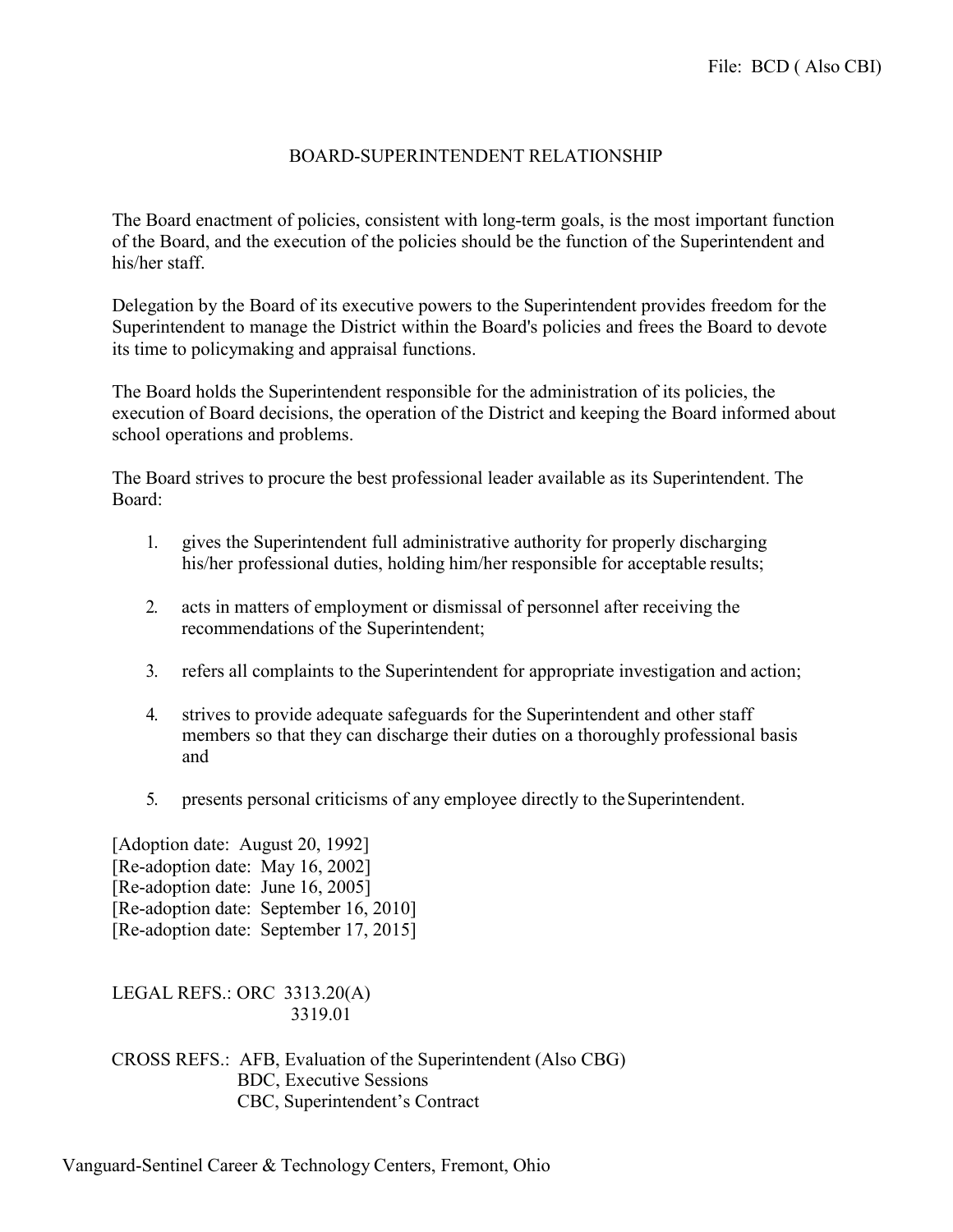## BOARD COMMITTEES

The Board may authorize the establishment of committees from among its membership as it finds such action necessary to study operations in specific areas and to make recommendations for Board action.

The following may govern the appointment and function of Board committees.

- 1. The committee is established through action of the Board.
- 2. The chairperson and members are named by the Board President.
- 3. The committee may make recommendations for Board action but may not act for the Board unless specifically authorized.
- 4. The Board President and Superintendent are ex officio members of all committees.
- 5. No committee appointments will extend beyond the ensuing annual organizational meeting, at which time the newly elected President has the privilege of making new appointments or reappointments. A committee may be dissolved at any time by a majority vote.
- 6. The Open Meetings Act (Sunshine Law) and its exceptions apply to Board meetings and Board-appointed committee and subcommittee meetings.

[Adoption date: August 20, 1992] [Re-adoption date: May 16, 2002] [Re-adoption date: September 16, 2010] [Re-adoption date: September 17, 2015]

LEGAL REF: ORC 121.22(B)

CROSS REFS.: ABA, Community Involvement in Decision Making (Also KC) ABB, Staff Involvement in Decision Making (Also GBB) BCB, Board Officers BDDG, Minutes BDDH, Public Participation at Board Meetings (Also KD)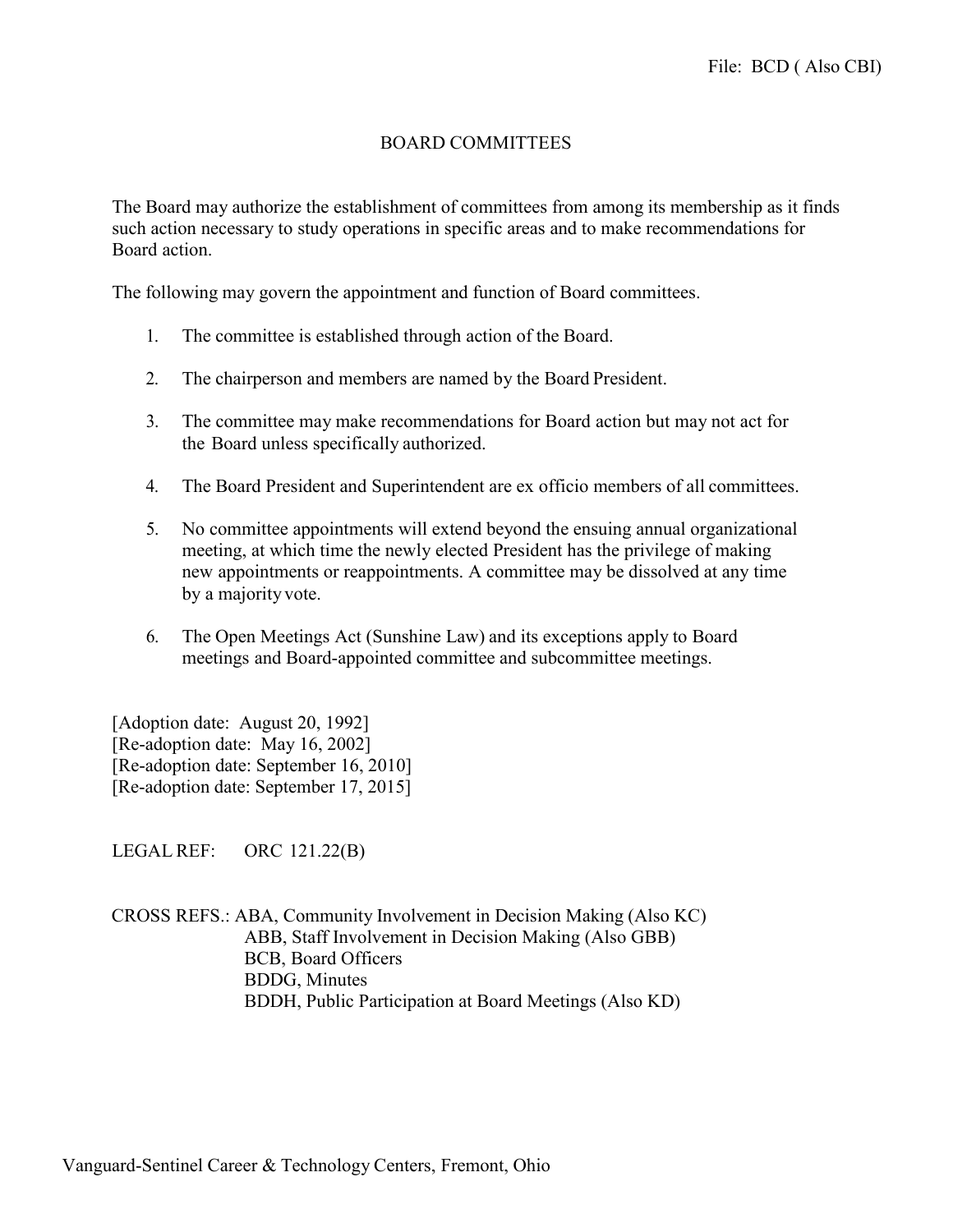### SCHOOL BOARD MEETINGS

The Board transacts all business at official meetings of the Board. These may be either regular or special meetings. At the organizational meeting, the Board shall fix the time for holding its regular meetings, which shall be held at least once every two months. Special meetings are called between the regularly scheduled meetings to consider specific topics.

All regular and special Board meetings and Board-appointed committee meetings are open to the public. All Board meetings are publicized and conducted in compliance with the Sunshine Law. No action may be taken by the Board in executive session.

[Adoption date: May 16, 2002] [Re-adoption date: September 16, 2010] [Re-adoption date: September 17, 2015]

LEGAL REFS.: ORC 121.22(B); 121.22(C) 3313.14; 3313.15; 3313.16

CROSS REFS.: BCE, Board Committees BDC, Executive Sessions BDDA, Notification of Meetings BDDF, Voting Method BDDH, Public Participation at Board Meetings (Also KD) BDDJ, Broadcasting and Taping of Board Meetings (Also KBCD)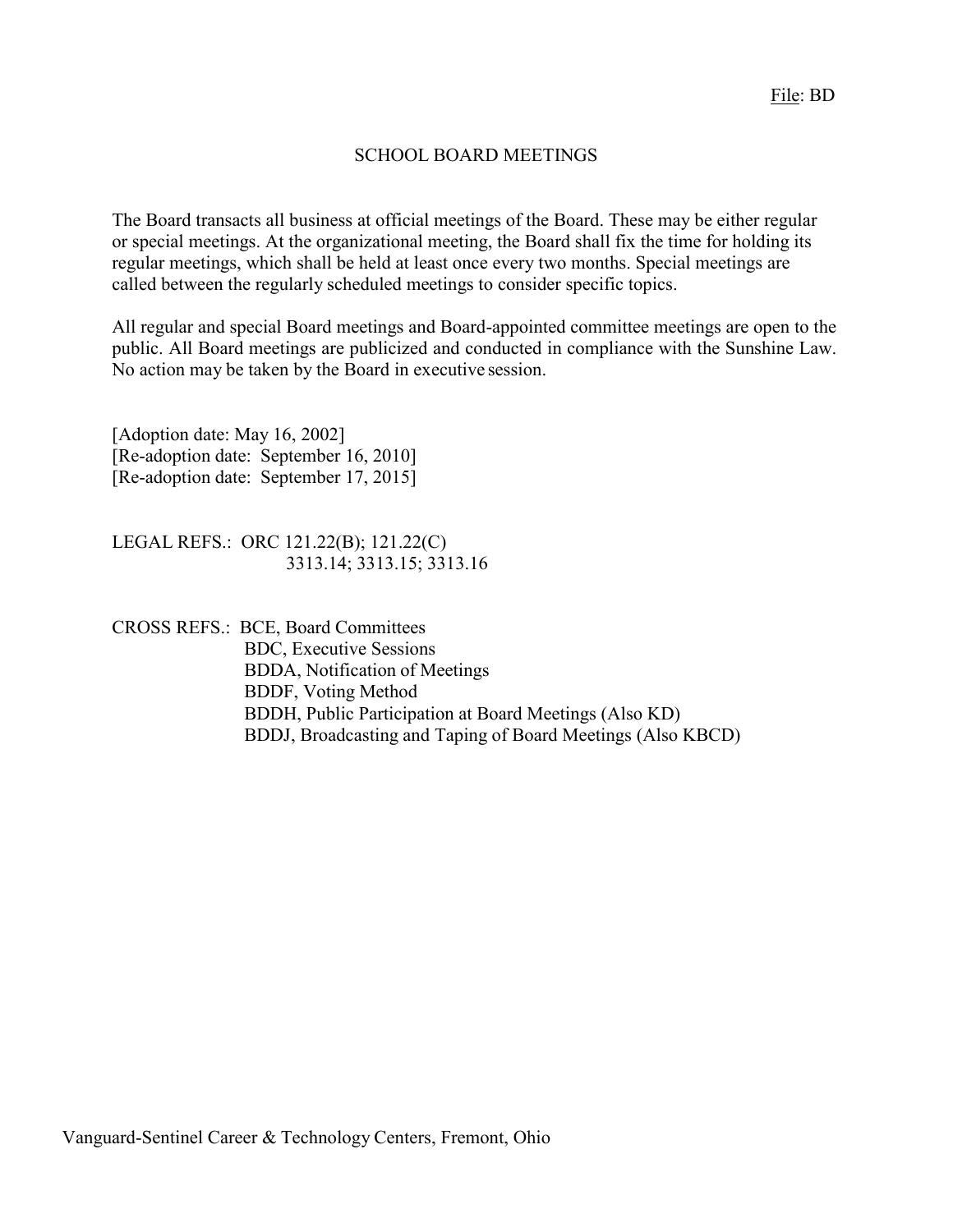# EXECUTIVE SESSIONS

Educational matters should be discussed and decisions made at public meetings of the Board. Some matters are more properly discussed by the Board in executive session. As permitted by law, the Board may enter into executive session for consideration of the following matters:

- 1. the appointment, employment, dismissal, discipline, promotion, demotion or compensation of an employee or official, or the investigation of charges or complaints against an employee, official, or student, unless such individual requests a public hearing (the Board will not hold an executive session for the discipline of one of its members for conduct related to the performance of his/her official duties or for his/her removal from office);
- 2. the purchase of property for public purposes or for the sale of property at competitive bidding, if premature disclosure of information would give an unfair advantage to a person whose personal, private interest is adverse to the general public interest;
- 3. specialized details of security arrangements where disclosure of the matters discussed might reveal information that could be used for the purpose of committing, or avoiding prosecution for, a violation of the law;
- 4. matters required to be kept confidential by Federal law or State statutes;
- 5. preparing for, conducting or reviewing negotiations with public employees concerning their compensation or other terms and conditions of their employment or
- 6. in-person conferences with an attorney for the Board concerning disputes involvingthe Board that are the subject of pending or imminent court action.
- 7. consideration of confidential information related to the marketing plans, specific business strategy, production techniques, trade secrets or personal financial statements of an applicant for economic development assistance, or negotiations with other political subdivisions respecting requests for economic development assistance provided that:
	- A. the information is directly related to a request for economic development assistance that is to be provided or administered under provisions of State law authorized in Ohio Revised Code Section 121.22(G)(8)(1), or involves public infrastructure improvements or the extension of utility services that are directly related to an economic development project and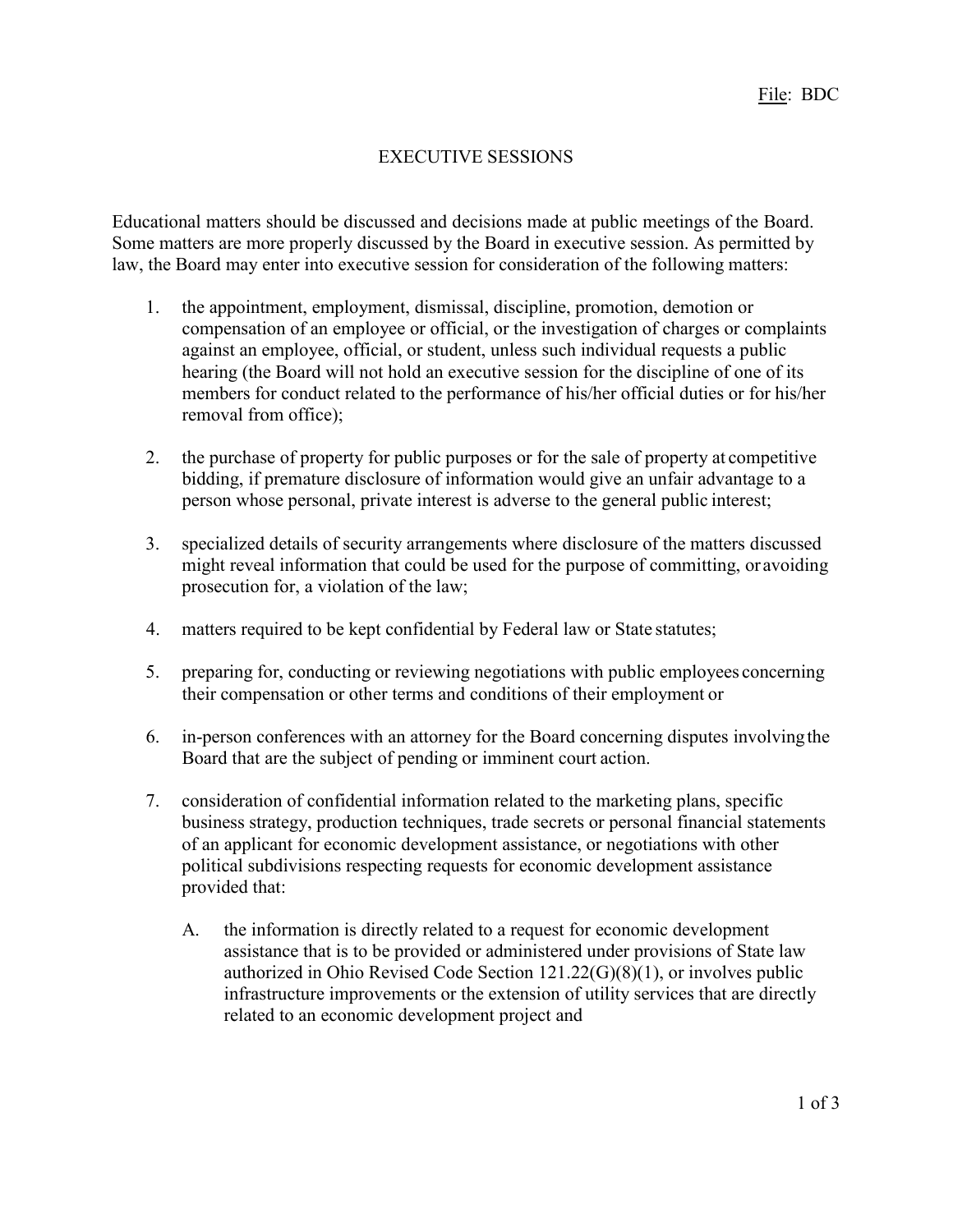B. a unanimous quorum of the Board has determined by a roll-call vote the executive session is necessary to protect the interests of the applicant or possible investment or expenditure of public funds to be made in connection with the economic development project.

Conferences with a member of the Auditor of State's office or an appointed certified public accountant for the purpose of an audit are not considered meetings subject to the Open Meetings Act (Sunshine Law).

The Board meets in executive session only to discuss legally authorized matters. Executive sessions are held only as part of a regular or special meeting and only after a majority of the quorum determines, by a roll-call vote, to hold such a session.

When the Board holds an executive session for any of the reasons stated above, the motion and vote to hold the executive session shall state one or more of the purposes listed under such paragraph for which the executive session is to be held, but need not include the name of any person to be considered in the executive session.

The minutes shall reflect the information described above.

In compliance with law, no official action may be taken in executive session. To take final action on any matter discussed, the Board reconvenes into public session.

The Board may invite staff members or others to attend executive sessions at its discretion.

No present of former Board members or employees shall disclose or use, without appropriate authorization, any information acquired in the course of official duties (which is confidential because of statutory provisions) or which has been clearly designated as confidential because of the status of proceedings or the circumstances under which the information was received.

[Adoption date: August 20, 1992] [Re-adoption date: May 16, 2002] [Re-adoption date: September 16, 2010] [Re-adoption date: September 17, 2015] [Re-adoption date: February 18, 2021]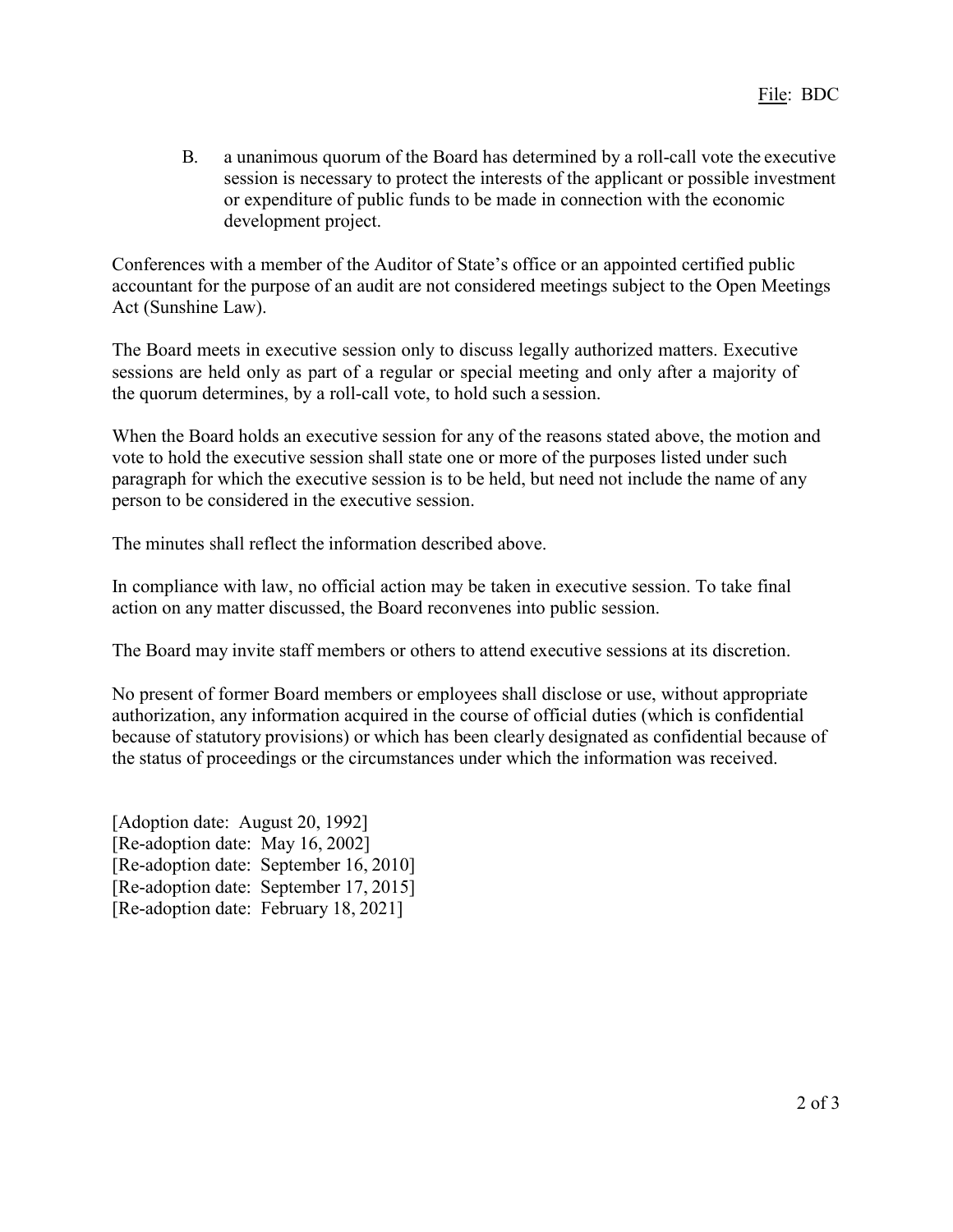File: BDC

LEGAL REFS.: ORC 102.03 121.22

CROSS REFS.: AFBA, Evaluation of the Treasurer (Also BCCB) BCD, Board-Superintendent Relationship (Also CBI) BCE, Board Committees BD, School Board Meetings BDDG, Minutes KBA, Public's Right to Know KLD, Public Complaints About District Personnel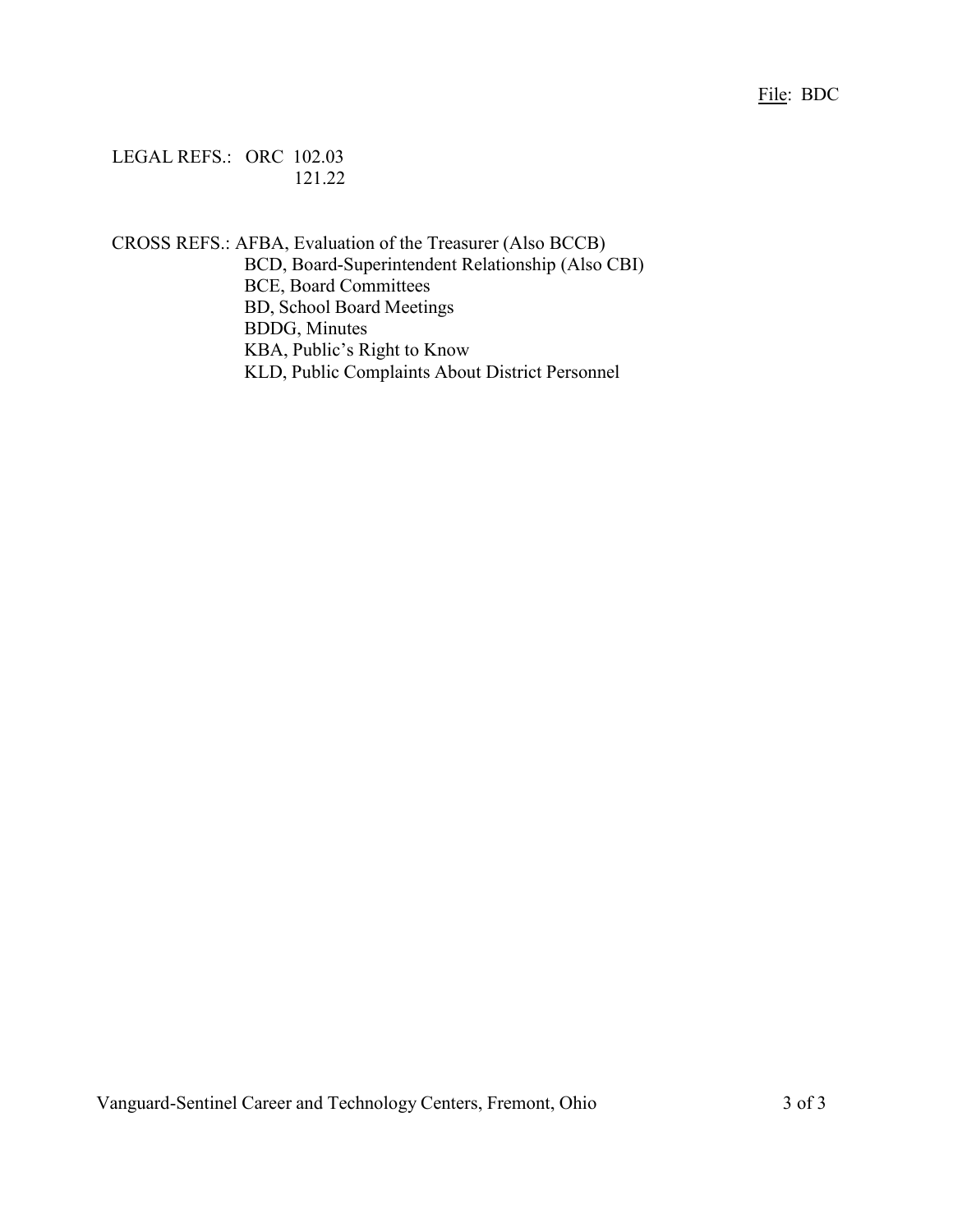#### NOTIFICATION OF MEETINGS

Due notice of all meetings of the Board and Board-appointed committees is given to the press and the public who have requested notification and to all Board members.

Organizational Meetings: Notice of organizational meetings, including any special or regular meeting following the organizational meeting, is given in the same manner as notice for regular and special meetings of the Board (see below).

Regular Meetings: A notice of the time and place of regularly scheduled meetings is given to the media who have requested notification and to those individuals requesting advance personal notice.

Special Meetings: A special meeting may be called by the President, the Treasurer or any two members of the Board by serving written notice of the time and place of the meeting upon each Board member at least two days before the date of the meeting. The notice must be signed by the officer or members calling the meeting. Notice by mail is authorized. Notice of the time, place and purpose must also be given at least 24 hours in advance of the meeting to all news media and individuals who have requested such notice.

Emergency Meetings: In the event of any emergency, the media is notified immediately of the time, place and purpose of the meeting.

Personal Notice of Meetings: Any person who wishes to receive advance personal notice of regular or special meetings of the Board may receive the advance notice by requesting that the Treasurer include his/her name on a mailing list and by providing the Treasurer with a supply of stamped, self-addressed envelopes.

Cancellation: Occasionally, regular or special meetings of the Board must be canceled. Meetings can be canceled for any reason. When a meeting is to be canceled, the Treasurer notifies Board members and all media and individuals who have requested notification of such meetings. Notice of cancellation is also prominently posted at the meeting site. This notice includes the new date of a rescheduled meeting, if possible.

[Adoption date: August 20, 1992] [Re-adoption date: May 16, 2002] [Re-adoption date: September 16, 2010] [Re-adoption date: September 17, 2015]

LEGAL REFS.: ORC 121.22(B) 3313.14; 3313.15; 3313.16

CROSS REFS.: BCE, Board Committees BD, School Board Meetings

Vanguard-Sentinel Career & Technology Centers, Fremont, Ohio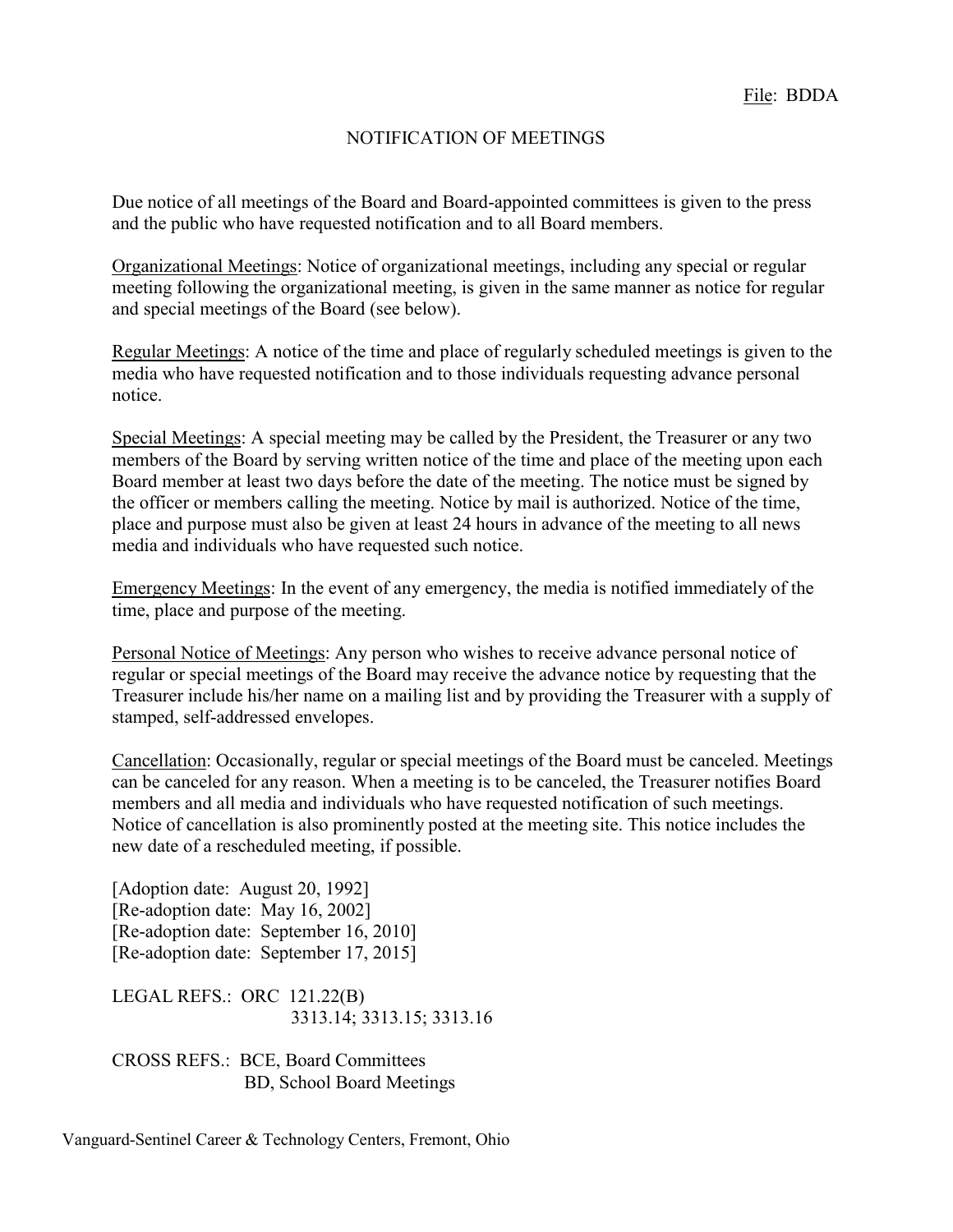# VOTING METHOD

All votes taken by the Board will be recorded in the official proceedings of the meeting.

To comply fully with State law, roll call votes will be made on resolutions pertaining to the following:

- 1. any action on which a Board member requests a roll call vote and
- 2. re-employment of a teacher against the Superintendent's recommendation.

The following actions require a roll call vote and an affirmative vote by a majority of the full membership of the Board for passage:

- 1. purchase or sale of real or personal property;
- 2. employment of any school employee;
- 3. election or appointment of an officer;
- 4. payment of any debt or claim and
- 5. adoption of anytextbook.

For passage, most other actions will require an affirmative vote by a majority of those present and voting. Board members must be physically present at the meeting in order to vote.

[Adoption date: August 20, 1992] [Re-adoption date: May 16, 2002] [Re-adoption date: September 16, 2010] [Re-adoption date: September 17, 2015]

LEGAL REFS.: ORC 3313.11; 3313.18; 3313.22; 3313.23; 3313.66(E) 3319.01; 3319.011; 3319.06; 3319.07; 3319.11 3329.08 4117.14(C)(6) 5705.14; 5705.16; 5705.21

CROSS REF.: BD, School Board Meetings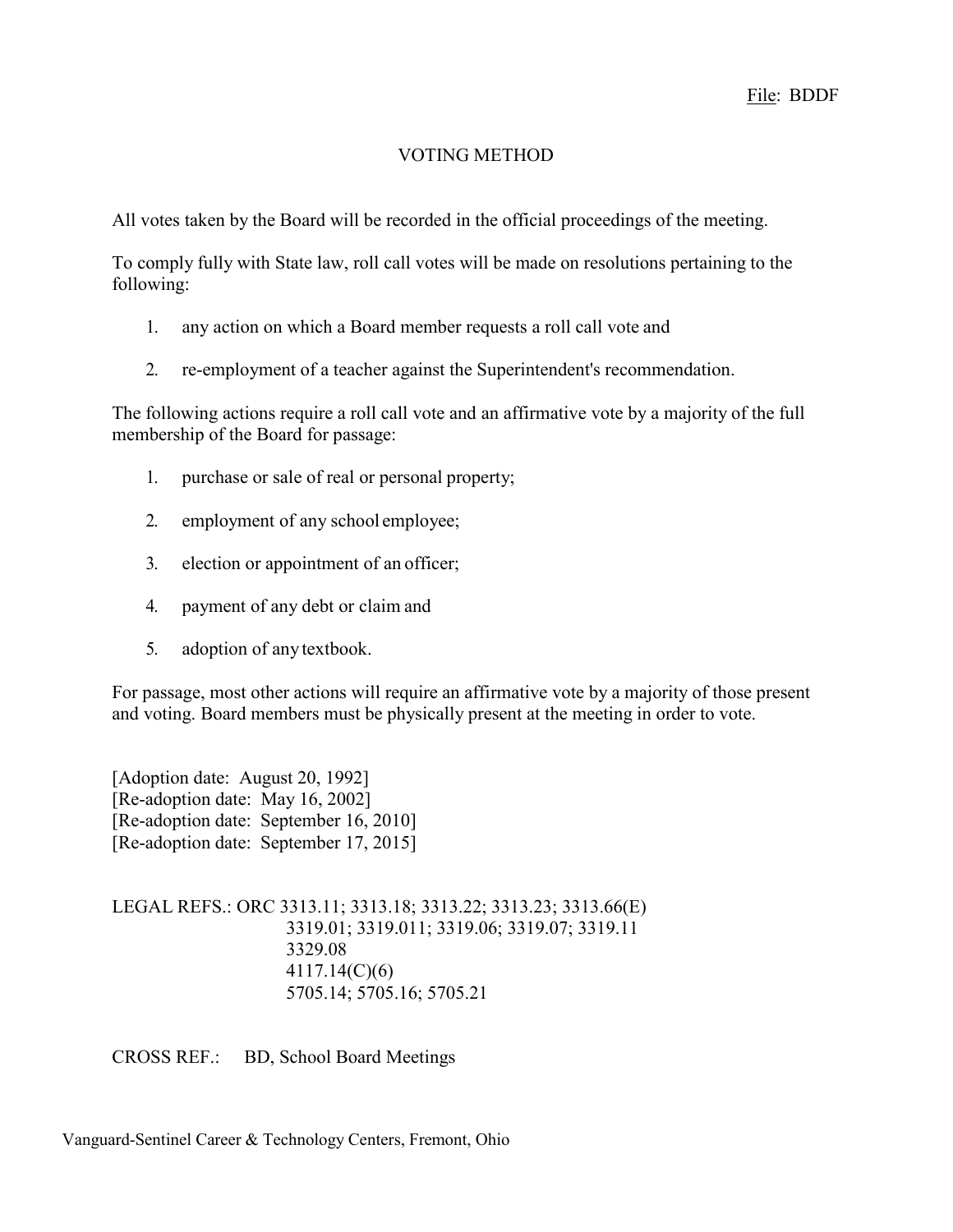#### **MINUTES**

The minutes of the meetings of the Board constitute the written record of Board actions. The Treasurer records in the minutes of each meeting all actions taken by the Board. Minutes need only reflect the general subject matter of discussion in executive sessions.

Minutes shall specify: the nature of the meeting (regular or special), time, place, members present, approval of minutes of the preceding meeting or meetings; complete record of official actions taken by the Board relative to the Superintendent's recommendations, communications and all business transacted; items of significant information bearing on action; and a record of adjournment.

The Treasurer shall include the motion, the name of the member making the motion and the name of the member seconding the motion and record the vote of each member present.

A complete and accurate set of minutes shall be prepared and become a regular part of the monthly agenda. The Treasurer must make draft minutes available for public inspection. The minutes shall be signed by the President and attested to by the Treasurer as to the accuracy of the information contained. The attestation is not an authorization of any action taken or not taken during the meeting.

The official minutes shall be bound and kept in the office of the Treasurer, who shall, after they have been approved by the Board, make them available to interested citizens. Copies are made available at cost, during normal office hours.

[Adoption date: May 16, 2002] [Re-adoption date: September 16, 2010] [Re-adoption date: September 17, 2015] [Re-adoption date: January 17, 2019]

LEGAL REFS.: ORC 121.22(C) 149.43 3313.26

CROSS REFS.: BCE, Board Committees BD, School Board Meetings BDC, Executive Sessions BF, Board Policy Development and Adoption KBA, Public's Right to Know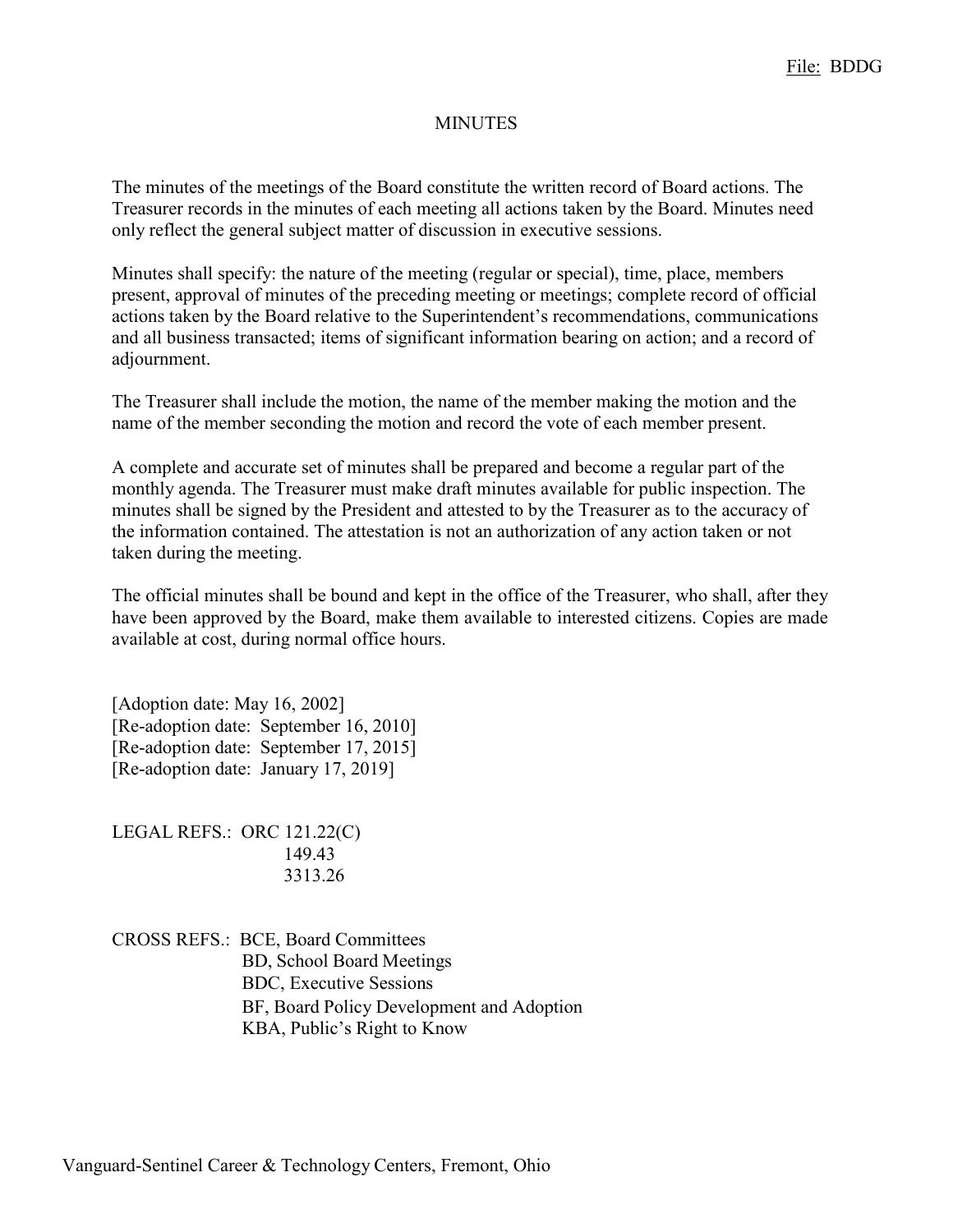## PUBLIC PARTICIPATION AT BOARD MEETINGS

All meetings of the Board and Board-appointed committees are open to the public.

Each person addressing the Board shall give his/her name and address. If several people wish to speak, each person is allotted five minutes until the total time of 15 minutes is used. During that period, no person may speak twice until all who desire to speak have had the opportunity to do so. Persons desiring more time should follow the procedure of the Board to be placed on the regular agenda. The period of public participation may be extended by a vote of the majority of the Board, present and voting.

Opportunities shall be given to the public to address regular or special meetings of the Board; however, the Board shall not be obligated to consider the problem or request of a petitioner unless the matter has been sent to each individual member of the Board or the Superintendent of the school in writing at least 48 hours in advance of the meeting, excluding Sundays and legal holidays.

Agendas are available to all those who attend Board meetings. The section on the agenda for public participation shall be indicated. Noted at the bottom of each agenda shall be a short paragraph outlining the Board's policy on public participation at Board meetings.

[Adoption date: August 20, 1992] [Re-adoption date: May 16, 2002] [Re-adoption date: September 16, 2010] [Re-adoption date: September 17, 2015]

LEGAL REFS.: ORC 121.22(C) 3313.20(A)

CROSS REFS.: BCE, Board Committees BD, School Board Meetings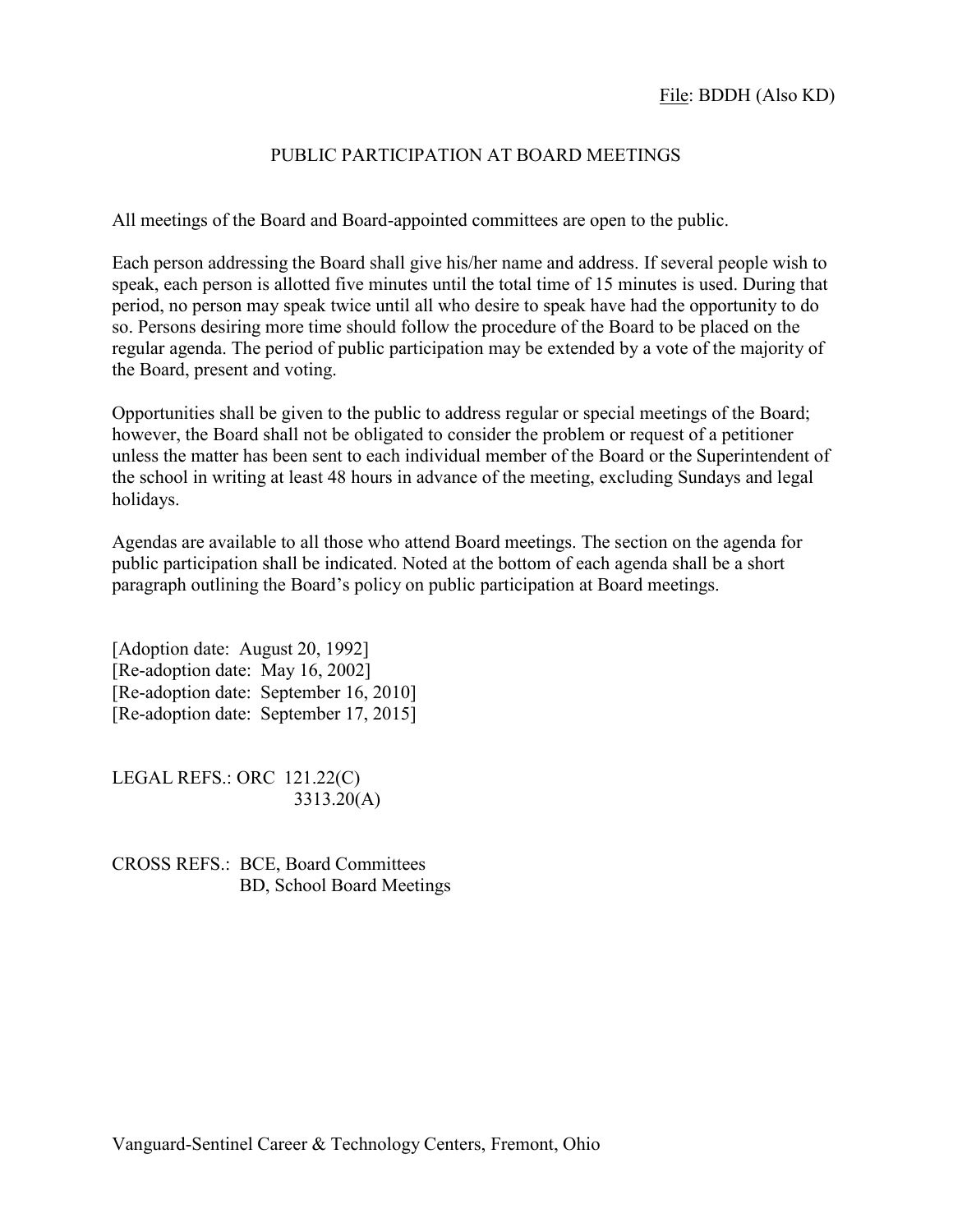# BROADCASTING AND TAPING OF BOARD MEETINGS

Photographic and electronic audio and video broadcasting and recording devices may be used at regular and special Board meetings legally open to the public according to the following guidelines.

- 1. Photographs, broadcasting and recordings of meetings may be made only when all parties involved have been informed that cameras, broadcasting and/or recording devices are being used. Persons using these devices must notify the Board of theirintent to do so.
- 2. Persons operating cameras, broadcasting and/or recording devices must do so with a minimum of disruption to those present at the meeting. Specifically, the view between Board members and the audience must not be obstructed, interviews must not be conducted during the meeting and no commentary is to be given in a manner that distracts Board members or the audience.
- 3. The Board has the right to halt any recording that interrupts or disturbs the meeting.

The Board may make the necessary arrangements to have audio recordings of all regular meetings and any special meeting that it deems appropriate.

[Adoption date: May 16, 2002] [Re-adoption date: September 16, 2010] [Re-adoption date: September 17, 2015]

LEGAL REFS.: U.S. Const. Amend. I ORC 121.22 2911.21 2917.12 2921.31 3313.20(A)

CROSS REFS.: BD, School Board Meetings BDDH, Public Participation at Board Meetings (Also KD)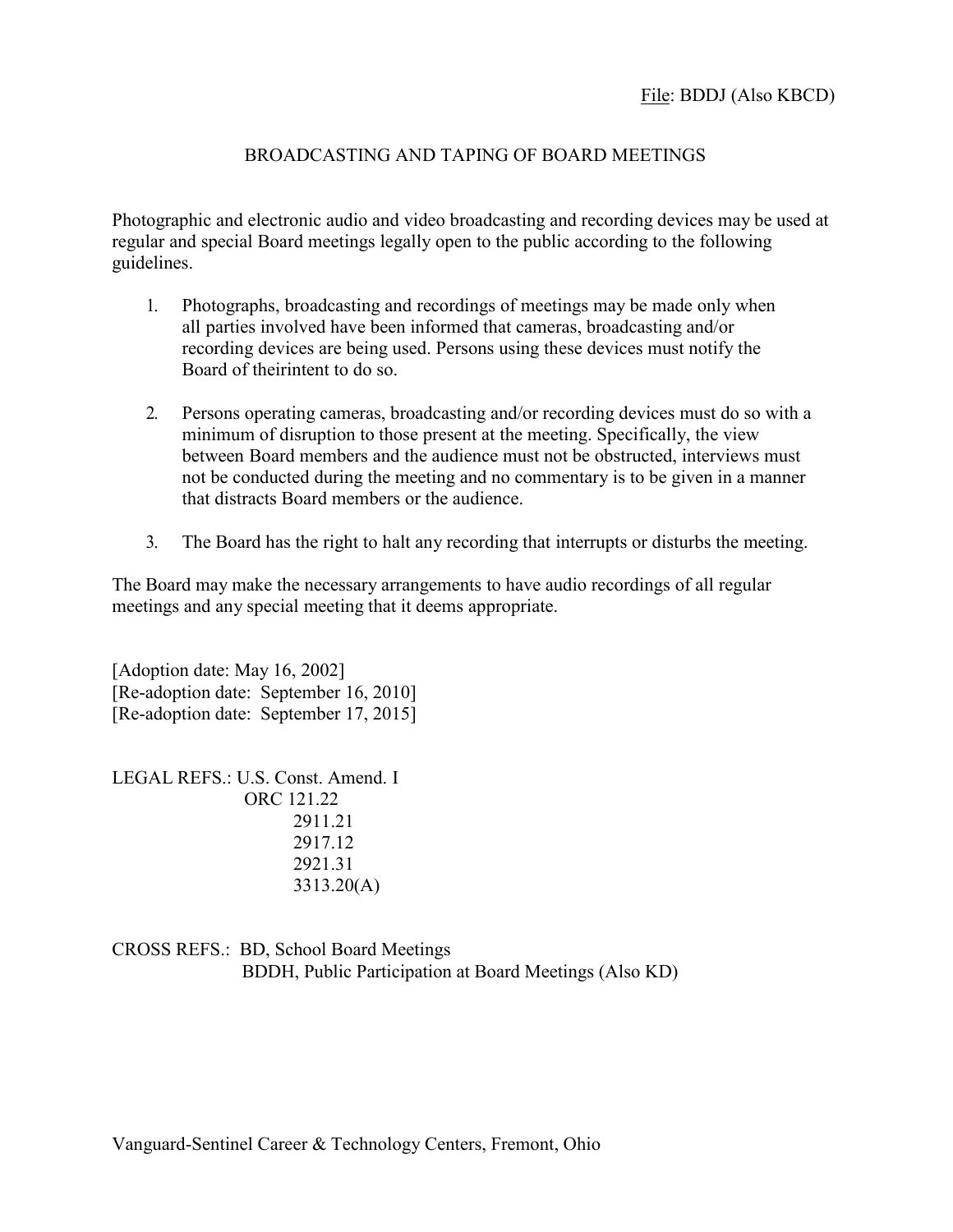## ADMINISTRATION IN POLICY ABSENCE

In the absence of Board policy, the Superintendent may take temporary action that would be in accordance with the overall policy of the Board; however, the Superintendent will not be free to act when the action involves a duty of the Board, which by law cannot be delegated.

In each case, the Superintendent will present the matter to the Board for its consideration at its next meeting.

[Adoption date: August 20, 1992] [Re-adoption date: May 16, 2002] [Re-adoption date: September 16, 2010] [Re-adoption date: September 17, 2015]

LEGAL REFS.: ORC 3313.18; 3313.20(A)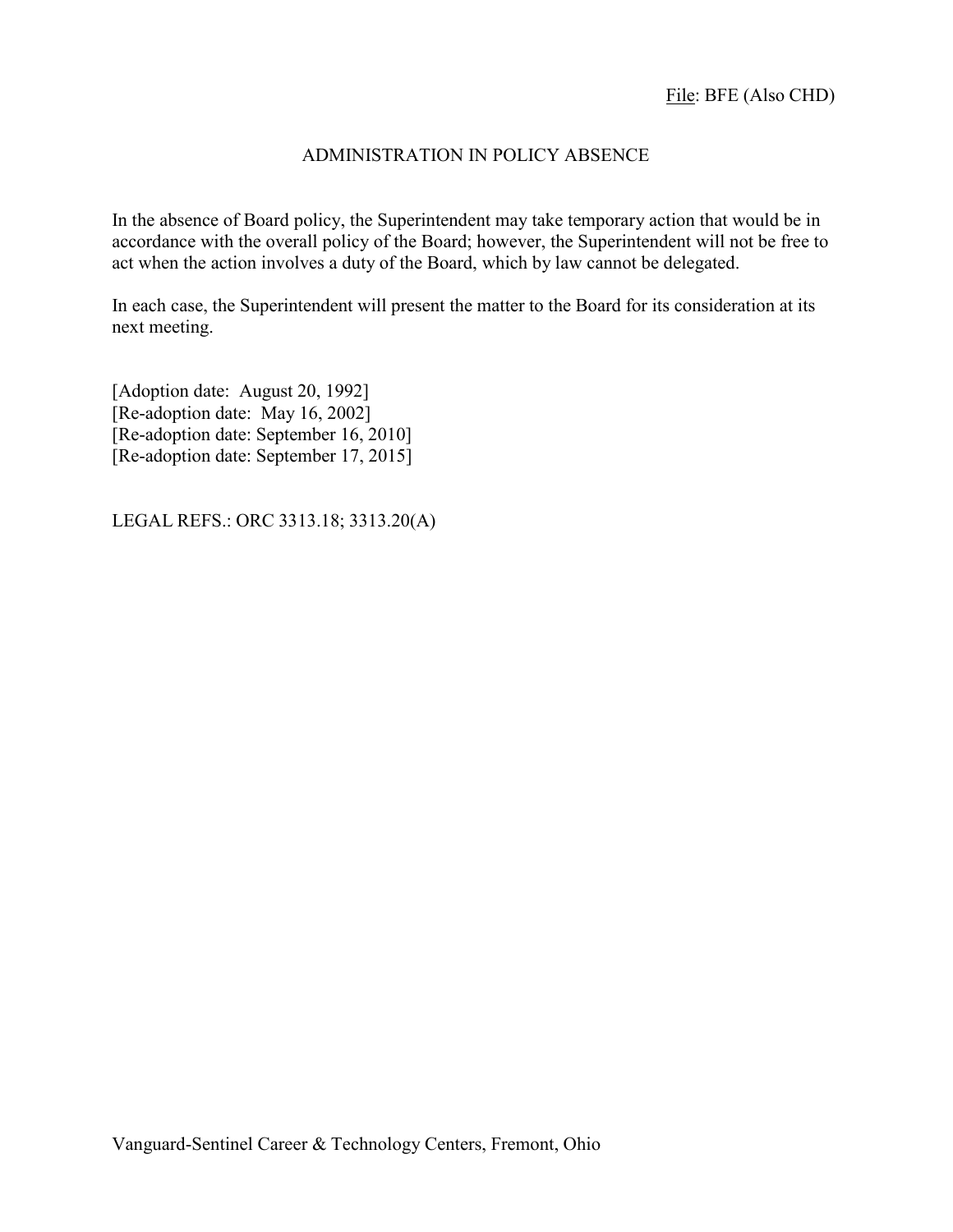### BOARD MEMBER COMPENSATION AND EXPENSES

As permitted by law, the Board votes prior to January 1 to set the rate of compensation for the newly-elected or re-elected members of the Board. Compensation for Board members may not be changed during their terms of office. Changes in compensation for Board members must be made prior to the beginning of their respective terms.

#### Board Service Fund

Action is taken at the annual organizational meeting on the establishment of a Board "service fund" to pay expenses actually incurred by Board members or members-elect in their official duties. The sum set aside will not exceed the maximum amount permitted by law. This fund is used at the Board's discretion to provide for members' participation (not compensation) in workshops and conferences, for new Board member orientation and development and for other expenses in connection with assigned duties as permitted by law.

#### Spending Guidelines: Definition of Public Purpose

The Board wishes to honor, with plaques, pins and flowers for sick employees, token retirement gifts and awards, and other amenities to its staff, former Board members and other nonemployee persons.

The Board also wishes to honor staff, students, citizens and advisory groups for their contributions, with appropriate recognitions, and authorizes administrators to purchase coffee, meals, refreshments and/or other amenities to further the interests of the District.

The Board does affirm that the expenses incurred, as listed above, do serve a public purpose. The Board affirms the use of public funds for the promotion of career/technical education, rapport with the business community, community relations, encouragement of nonemployees to serve as volunteers and other further public purpose.

The Board authorizes the establishment of appropriations to be expended to purchase coffee, meals, refreshments and other amenities for its administrators, employees and other persons to promote the public purpose as set forth by the Board.

The Superintendent/designee will approve all expenditures from this appropriation account.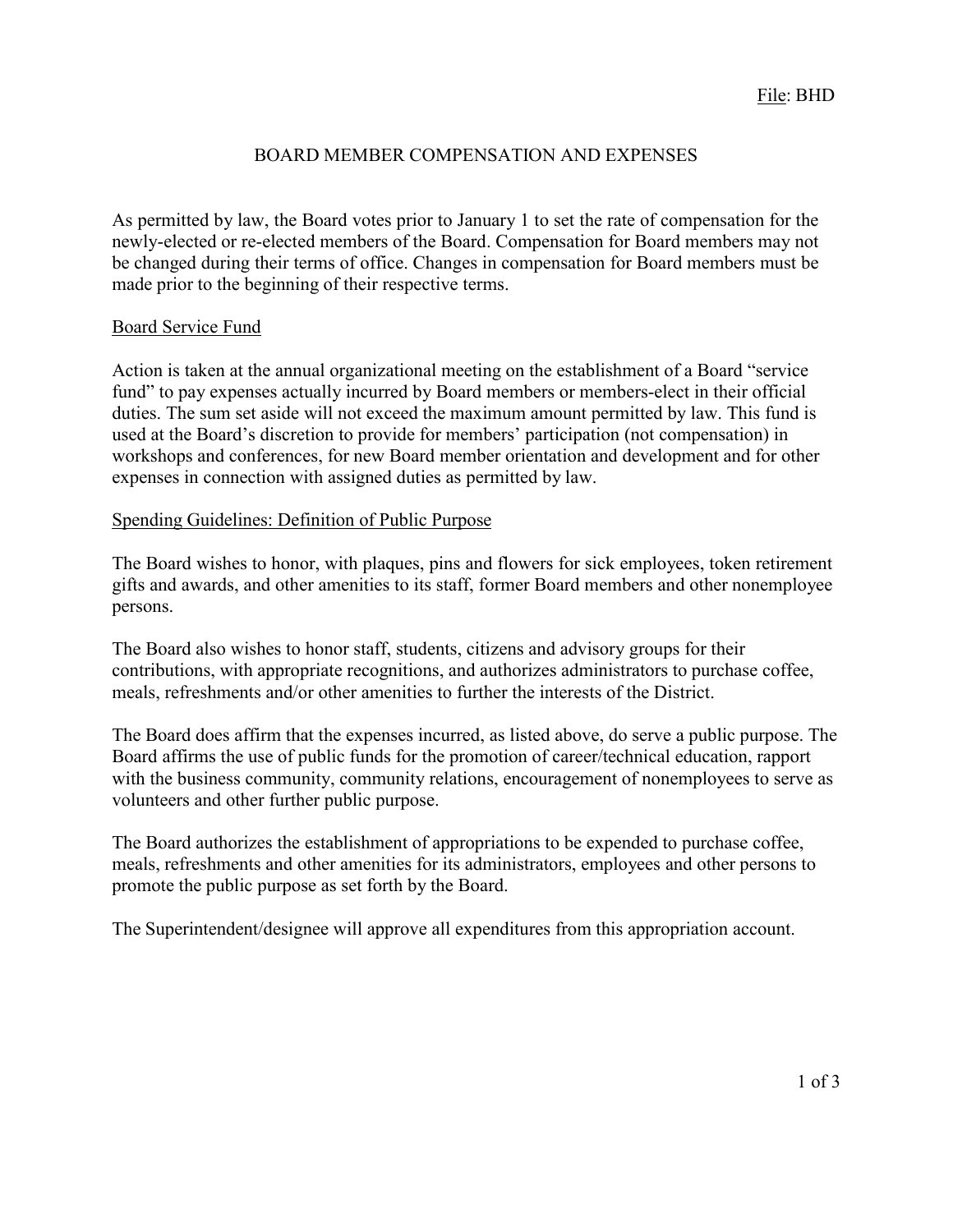### Travel Vendor Compensation

Any compensation paid by a private travel vendor to a District official or employee, after the official or employee has participated in selecting the vendor to provide a field trip, is considered "public money" and must be returned to the District.

All travel arrangements must be in compliance with District field trip regulations and approved by the Superintendent/designee.

### Expenditures of Funds for Promotional Activities

The Board does affirm that expenditures incurred for the purpose of promoting career/technical education do serve as a public purpose and that expenditure of items, as deemed appropriate by the Superintendent, for a public purpose is authorized to be in the appropriation measure.

### Student Participation/Prize Account

The purpose of this policy is to establish financial controls and authority for the administration of the normal, legitimate activities of the Vanguard-Sentinel Career and Technology Centers concerning fees, prizes and awards for the student body.

For purposes of this policy, the student participation/prize account may include the expenditure of monies for student organizational fees, student organizational memberships, student contests, student prizes, student incentives and any other incidentals necessary for the operation of the Vanguard-Sentinel Career and Technology Centers and any of its supplemental programs.

Each activity or event covered by this policy must be recognized by the Board before monies may be disbursed. The Superintendent is directed to obtain on an annual basis and throughout the school year a list of activities/events necessitating the expenditure of Board funds under authority of this policy. The event/activity list shall contain a brief description of the objective, activity and purpose of an expenditure.

The Board authorizes the Superintendent/designee to act on its behalf to review and approve each expenditure under this policy prior to disbursement. In approving an expenditure, the Superintendent/designee shall ensure that it is related to achieving one or more of the stated objectives and purposes listed for the expenditure. An expenditure shall not be approved if it accrues to the personal benefit of one of the staff.

The Board directs the Superintendent/designee, and in consultation with the Treasurer, to implement the administrative guidelines that will ensure that all expenditures under this policy are managed, recorded and deposited in accordance with the law and sound fiscal practices.